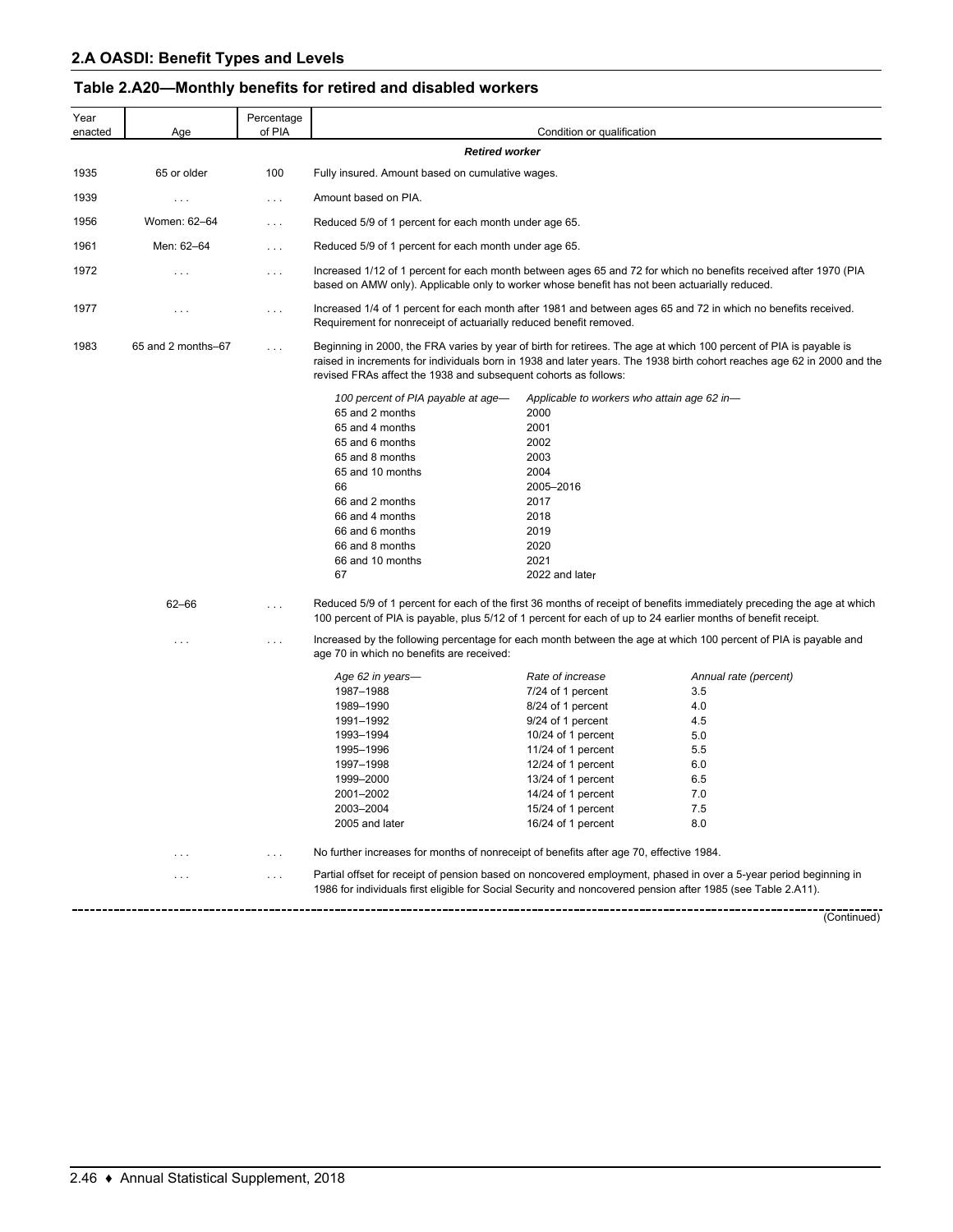#### **Table 2.A20—Monthly benefits for retired and disabled workers—***Continued*

| Year<br>enacted | Age       | Percentage<br>of PIA | Condition or qualification                                                                                                                                                                                                                                          |
|-----------------|-----------|----------------------|---------------------------------------------------------------------------------------------------------------------------------------------------------------------------------------------------------------------------------------------------------------------|
|                 |           |                      | <b>Disabled worker</b>                                                                                                                                                                                                                                              |
| 1956            | $50 - 64$ | $\cdots$             | Disability insured. Waiting period of 6 calendar months. Reduced by amount of workers' compensation.                                                                                                                                                                |
| 1958            | $\cdots$  | .                    | Reduction for workers' compensation eliminated.                                                                                                                                                                                                                     |
| 1960            | Under 50  | .                    | $\cdots$                                                                                                                                                                                                                                                            |
| 1965            | $\cdots$  | .                    | Reduced if benefits plus workers' compensation exceed 80 percent of the higher of AMW or high 5-year average<br>taxable earnings in covered employment. Adjusted periodically for rises in wage levels.                                                             |
| 1967            | .         | .                    | Reduced if benefits plus workers' compensation exceed 80 percent of the higher of AMW or high 5-year average<br>earnings in covered employment, regardless of taxable limit.                                                                                        |
| 1972            | $\cdots$  | $\cdots$             | Reduced if benefits plus workers' compensation exceed 80 percent of the highest of (a) AMW, (b) high 5-year average<br>earnings or (c) highest annual earnings in the period consisting of year of disability onset and 5 preceding years in<br>covered employment. |
|                 | $\cdots$  |                      | Waiting period reduced to 5 full calendar months.                                                                                                                                                                                                                   |
| 1983            | .         |                      | Partial offset for receipt of pension based on noncovered employment phased in over a 5-year period beginning in<br>1986 for individuals first eligible for Social Security and noncovered pension after 1985.                                                      |

SOURCES: Social Security Act of 1935 (the Act), as amended through December 31, 2017; regulations issued under the Act; and precedential case decisions (rulings). See the Social Security Program Rules page (https://www.ssa.gov/regulations/index.htm) for specific laws, regulations, rulings, legislation, and a link to the *Federal Register.*

NOTE: PIA = primary insurance amount; AMW = average monthly wage; . . . = not applicable.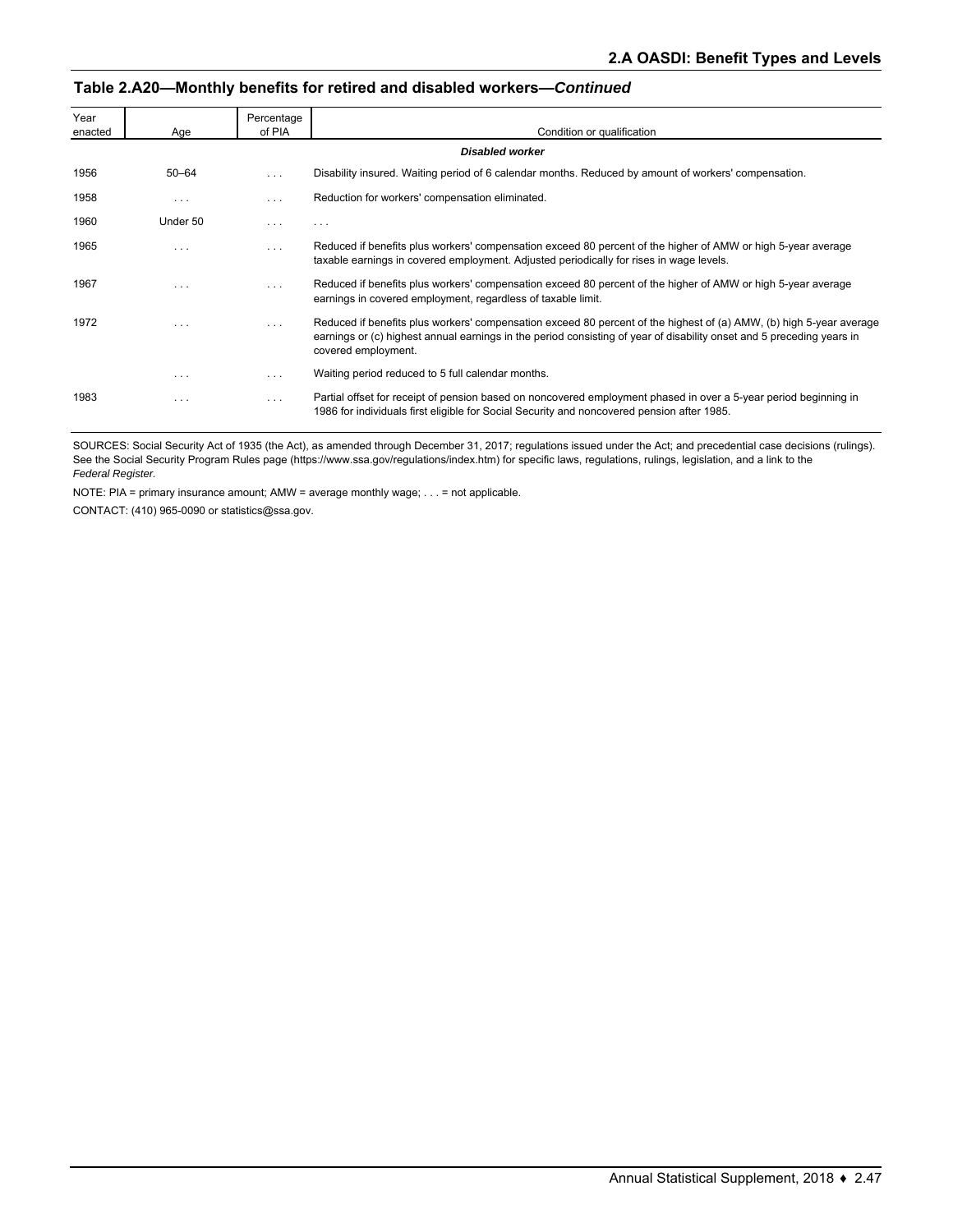# **Table 2.A21—Monthly benefits for spouses and children of retired and disabled workers**

| Year<br>enacted | Age                | Percentage<br>of PIA | Condition or qualification                                                                                                                                                                                                                |
|-----------------|--------------------|----------------------|-------------------------------------------------------------------------------------------------------------------------------------------------------------------------------------------------------------------------------------------|
|                 |                    |                      | Wife                                                                                                                                                                                                                                      |
| 1939            | 65 or older        | 50                   | Fully insured.                                                                                                                                                                                                                            |
| 1956            | $62 - 64$          | $\sim$ $\sim$ $\sim$ | Reduced 25/36 of 1 percent for each month under age 65.                                                                                                                                                                                   |
| 1967            | $\cdots$           | $\ldots$             | Maximum \$105.                                                                                                                                                                                                                            |
| 1969            | $\cdots$           | $\cdots$             | Maximum eliminated.                                                                                                                                                                                                                       |
| 1977            | $\cdots$           | $\cdots$             | Reduced by full amount of pension payable based on own earnings in noncovered governmental employment<br>(noncovered pension offset). Reduction does not apply if eligible for such pension before December 1982.                         |
| 1983            | $\cdots$           | $\cdots$             | Noncovered pension offset not applicable if first eligible for such pension before July 1983 and dependent.<br>Reduced by only two-thirds of such pension if first eligible for it after June 1983.                                       |
|                 | 65 and 2 months-67 | $\cdots$             | Beginning in 2000, the age at which 50 percent of PIA is payable varies depending on birth year (see Table 2.A20).                                                                                                                        |
|                 | $62 - 66$          | $\ldots$             | Reduced 25/36 of 1 percent for each of the first 36 months under the age at which 50 percent of PIA is payable,<br>plus 5/12 of 1 percent for each of up to 24 earlier months of benefit receipt.                                         |
| 1984            | $\cdots$           | $\cdots$             | Noncovered pension offset limited to two-thirds of such pension.                                                                                                                                                                          |
|                 |                    |                      | <b>Divorced wife</b>                                                                                                                                                                                                                      |
| 1965            | 65 or older        | $\sim$ $\sim$ $\sim$ | Fully insured. Dependent. Married 20 years. Not counted toward family maximum.                                                                                                                                                            |
|                 | $62 - 64$          | $\ldots$             | Reduced 25/36 of 1 percent for each month under age 65.                                                                                                                                                                                   |
| 1967            | $\cdots$           | $\sim$ $\sim$ $\sim$ | Maximum \$105.                                                                                                                                                                                                                            |
| 1969            | $\cdots$           | $\cdots$             | Maximum eliminated.                                                                                                                                                                                                                       |
| 1972            | $\cdots$           | $\cdots$             | Dependency requirement eliminated.                                                                                                                                                                                                        |
| 1977            | $\cdots$           | $\cdots$             | Married 10 years.                                                                                                                                                                                                                         |
|                 | $\cdots$           | $\cdots$             | Reduced by full amount of pension payable based on own earnings in noncovered governmental employment<br>(noncovered pension offset). Reduction does not apply if eligible for such pension before December 1982 and<br>married 20 years. |
| 1983            | $\cdots$           | $\ldots$             | Noncovered pension offset not applicable if first eligible for such pension before July 1983 and dependent.<br>Reduced by only two-thirds of such pension if first eligible for it after June 1983.                                       |
|                 | $\cdots$           | $\cdots$             | Can be independently entitled to benefits if divorced for 2 years or more (after marriage of 10 or more years) and<br>worker could be entitled to benefits if he applied. Effective with benefits for months after December 1984.         |
|                 | 65 and 2 months-67 | $\cdots$             | Beginning in 2000, the age at which 50 percent of PIA is payable varies depending on birth year (see Table 2.A20).                                                                                                                        |
|                 | $62 - 66$          | $\cdots$             | Reduced 25/36 of 1 percent for each of the first 36 months under the age at which 50 percent of PIA is payable,<br>plus 5/12 of 1 percent for each of up to 24 earlier months of benefit receipt.                                         |
| 1984            | $\cdots$           | $\cdots$             | Noncovered pension offset limited to two-thirds of such pension.                                                                                                                                                                          |
|                 |                    |                      | Wife (mother)                                                                                                                                                                                                                             |
| 1950            | Under 65           |                      | Fully insured. Caring for eligible child.                                                                                                                                                                                                 |
| 1965            | $\cdots$           | $\cdots$             | Eligible child excludes student aged 18-21.                                                                                                                                                                                               |
| 1967            | $\cdots$           | $\sim$ $\sim$ $\sim$ | Maximum \$105.                                                                                                                                                                                                                            |
| 1969            | $\cdots$           | $\cdots$             | Maximum eliminated.                                                                                                                                                                                                                       |
| 1977            | $\cdots$           | $\cdots$             | Reduced by full amount of pension payable based on own earnings in noncovered governmental employment<br>(noncovered pension offset). Reduction does not apply if eligible for such pension before December 1982.                         |
| 1981            | $\cdots$           | $\sim$ $\sim$ $\sim$ | Eligible child excludes nondisabled child aged 16–17.                                                                                                                                                                                     |
| 1983            | $\cdots$           | $\cdots$             | Noncovered pension offset not applicable if first eligible for such pension before July 1983 and dependent.<br>Reduced by only two-thirds of such pension if first eligible for it after June 1983.                                       |
| 1984            | $\cdots$           | $\cdots$             | Noncovered pension offset limited to two-thirds of such pension.                                                                                                                                                                          |
|                 |                    |                      | (Continued)                                                                                                                                                                                                                               |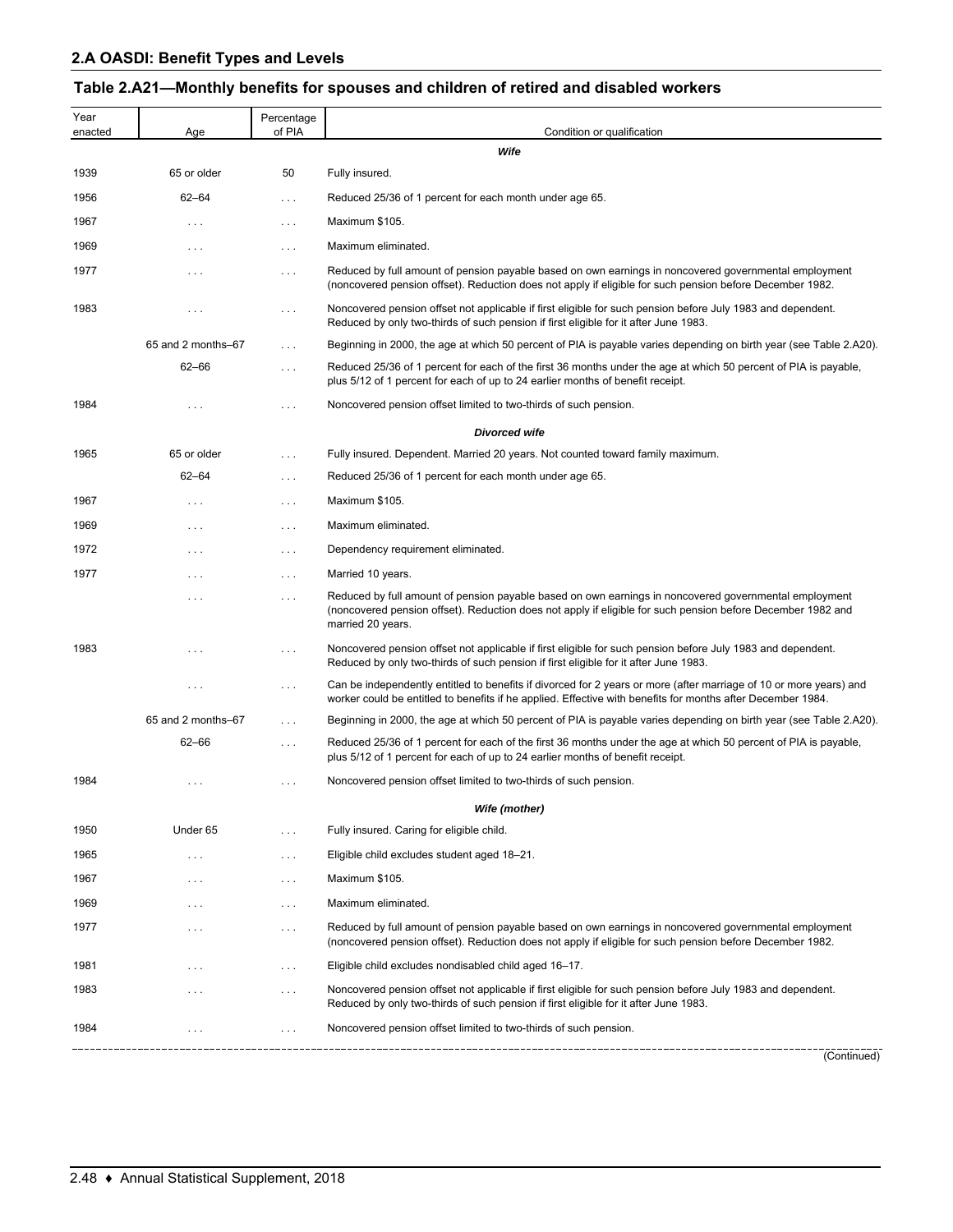# **Table 2.A21—Monthly benefits for spouses and children of retired and disabled workers—***Continued*

| Year<br>enacted   | Age                  | Percentage<br>of PIA | Condition or qualification                                                                                                                                                                                                         |
|-------------------|----------------------|----------------------|------------------------------------------------------------------------------------------------------------------------------------------------------------------------------------------------------------------------------------|
|                   |                      |                      | <b>Child</b>                                                                                                                                                                                                                       |
| 1939              | Under 18             | $\cdots$             | Fully insured. <sup>a</sup>                                                                                                                                                                                                        |
| 1965              | $18 - 21$            | .                    | Full-time student.                                                                                                                                                                                                                 |
| 1972              | $\cdots$             | $\cdots$             | Benefits extended to end of quarter or semester in which 22nd birthday occurs while undergraduate student.                                                                                                                         |
|                   | $\sim$ $\sim$ $\sim$ | $\cdots$             | Includes grandchild under certain circumstances.                                                                                                                                                                                   |
| 1981              | $18 - 22$            | .                    | Student benefits eliminated (to be phased out gradually for those entitled before May 1982), except for elementary<br>or secondary school students under age 19.                                                                   |
| 1996              | $\cdots$             | .                    | Stepchildren must be dependent on worker.                                                                                                                                                                                          |
|                   |                      |                      | <b>Disabled child</b>                                                                                                                                                                                                              |
| 1956              | 18 or older          | $\cdots$             | Fully insured. <sup>a</sup> Disabled before age 18.                                                                                                                                                                                |
| 1972              | $\cdots$             | $\cdots$             | Disabled before age 22.                                                                                                                                                                                                            |
|                   | $\cdots$             | $\cdots$             | Includes grandchild under certain circumstances.                                                                                                                                                                                   |
|                   |                      |                      | <b>Husband</b>                                                                                                                                                                                                                     |
| 1950              | 65 or older          | 50                   | Fully and currently insured. Dependent.                                                                                                                                                                                            |
| 1961              | $62 - 64$            | $\cdots$             | Reduced 25/36 of 1 percent for each month under age 65.                                                                                                                                                                            |
| 1967              | $\sim$ $\sim$ $\sim$ | $\cdots$             | Currently insured requirement eliminated. Maximum \$105.                                                                                                                                                                           |
| 1969              | $\cdots$             | .                    | Maximum eliminated.                                                                                                                                                                                                                |
| 1977              | $\cdots$             | $\cdots$             | Dependency requirement eliminated.                                                                                                                                                                                                 |
|                   | $\cdots$             | .                    | Reduced by full amount of pension payable based on own earnings in noncovered governmental employment<br>(noncovered pension offset). Reduction does not apply if eligible for such pension before December 1982 and<br>dependent. |
| 1983              | $\cdots$             | .                    | Noncovered pension offset provision not applicable if first eligible for such pension before July 1983 and dependent.<br>Reduced by only two-thirds of such pension if first eligible for it after June 1983.                      |
|                   | 65 and 2 months-67   | .                    | Beginning in 2000, the age at which 50 percent of PIA is payable varies depending on birth year (see Table 2.A20).                                                                                                                 |
|                   | 62-66                | $\cdots$             | Reduced 25/36 of 1 percent for each of the first 36 months under the age at which 50 percent of PIA is payable,<br>plus 5/12 of 1 percent for each of up to 24 earlier months of benefit receipt.                                  |
| 1984              |                      | .                    | Noncovered pension offset limited to two-thirds of such pension.                                                                                                                                                                   |
|                   |                      |                      | <b>Divorced husband</b>                                                                                                                                                                                                            |
| 1977 <sup>b</sup> | 65 or older          | .                    | Fully insured. Married 10 years. Not counted toward family maximum.                                                                                                                                                                |
|                   | $62 - 64$            | $\cdots$             | Reduced 25/36 of 1 percent for each month under age 65.                                                                                                                                                                            |
|                   | $\cdots$             | .                    | Reduced by full amount of pension payable based on own earnings in noncovered governmental employment<br>(noncovered pension offset).                                                                                              |
| 1983              | .                    | .                    | Noncovered pension offset not applicable if first eligible for such pension before July 1983 and dependent.<br>Reduced by only two-thirds of such pension if first eligible after June 1983.                                       |
|                   | $\cdots$             | $\cdots$             | Can be independently entitled to benefits if divorced for 2 years or more (after marriage of 10 or more years) and<br>worker could be entitled to benefits if she applied. Effective with benefits for months after December 1984. |
|                   | 65 and 2 months-67   | $\cdots$             | Beginning in 2000, the age at which 50 percent of PIA is payable varies depending on birth year (see Table 2.A20).                                                                                                                 |
|                   | $62 - 66$            | $\cdots$             | Reduced 25/36 of 1 percent for each of the first 36 months under the age at which 50 percent of PIA is payable,<br>plus 5/12 of 1 percent for each of up to 24 earlier months of benefit receipt.                                  |
| 1984              |                      | .                    | Noncovered pension offset limited to two-thirds of such pension.                                                                                                                                                                   |
|                   |                      |                      | (Continued)                                                                                                                                                                                                                        |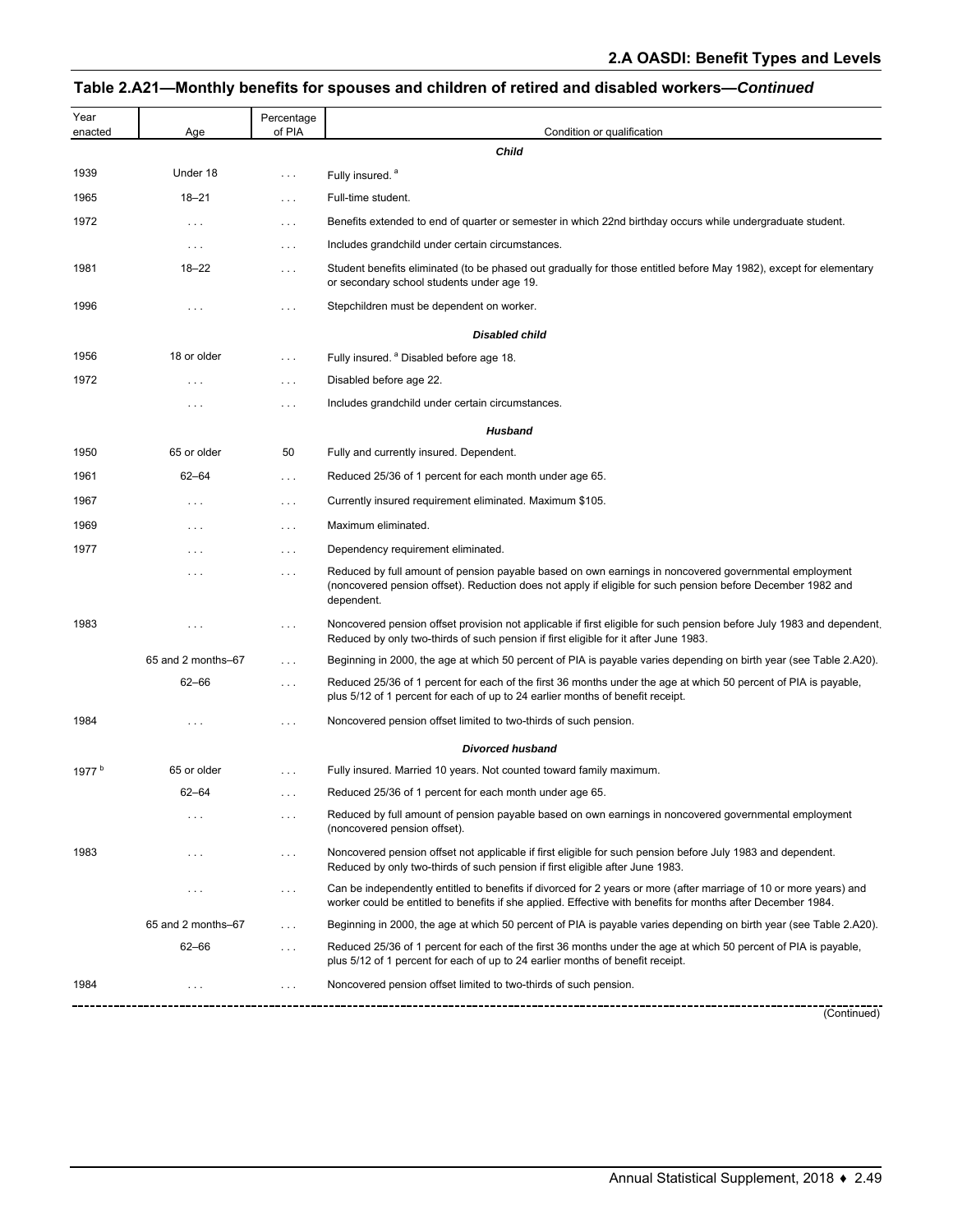#### **Table 2.A21—Monthly benefits for spouses and children of retired and disabled workers—***Continued*

| Year<br>enacted | Age                     | Percentage<br>of PIA    | Condition or qualification                                                                                                                                                                          |
|-----------------|-------------------------|-------------------------|-----------------------------------------------------------------------------------------------------------------------------------------------------------------------------------------------------|
|                 |                         |                         | Husband (father)                                                                                                                                                                                    |
| 1978 $^{\circ}$ | Under 65                | $\cdots$                | Fully insured. Caring for eligible child. Reduced by full amount of pension payable based on own earnings in<br>noncovered governmental employment (noncovered pension offset).                     |
| 1981            | $\cdots$                | $\cdots$                | Eligible child excludes nondisabled child aged 16-17.                                                                                                                                               |
| 1983            | $\cdots$                | $\cdots$                | Noncovered pension offset not applicable if first eligible for such pension before July 1983 and dependent.<br>Reduced by only two-thirds of such pension if first eligible for it after June 1983. |
| 1984            | $\cdot$ $\cdot$ $\cdot$ | $\cdot$ $\cdot$ $\cdot$ | Noncovered pension offset limited to two-thirds of such pension.                                                                                                                                    |

SOURCES: Social Security Act of 1935 (the Act), as amended through December 31, 2017; regulations issued under the Act; and precedential case decisions (rulings). See the Social Security Program Rules page (https://www.ssa.gov/regulations/index.htm) for specific laws, regulations, rulings, legislation, and a link to the *Federal Register.*

NOTE: PIA = primary insurance amount; . . . = not applicable.

a. Under the Act of 1939, generally not available to child of married female worker. Under the Act of 1950, available if female worker is fully and currently insured. Currently insured requirement eliminated by the Act of 1967.

b. Northern District of California District Court decision in *Oliver v. Califano,* June 24, 1977. Statutory change enacted in 1983.

c. Eastern District of Pennsylvania District Court decision in *Cooper v. Califano,* December 29, 1978. Statutory change enacted in 1983.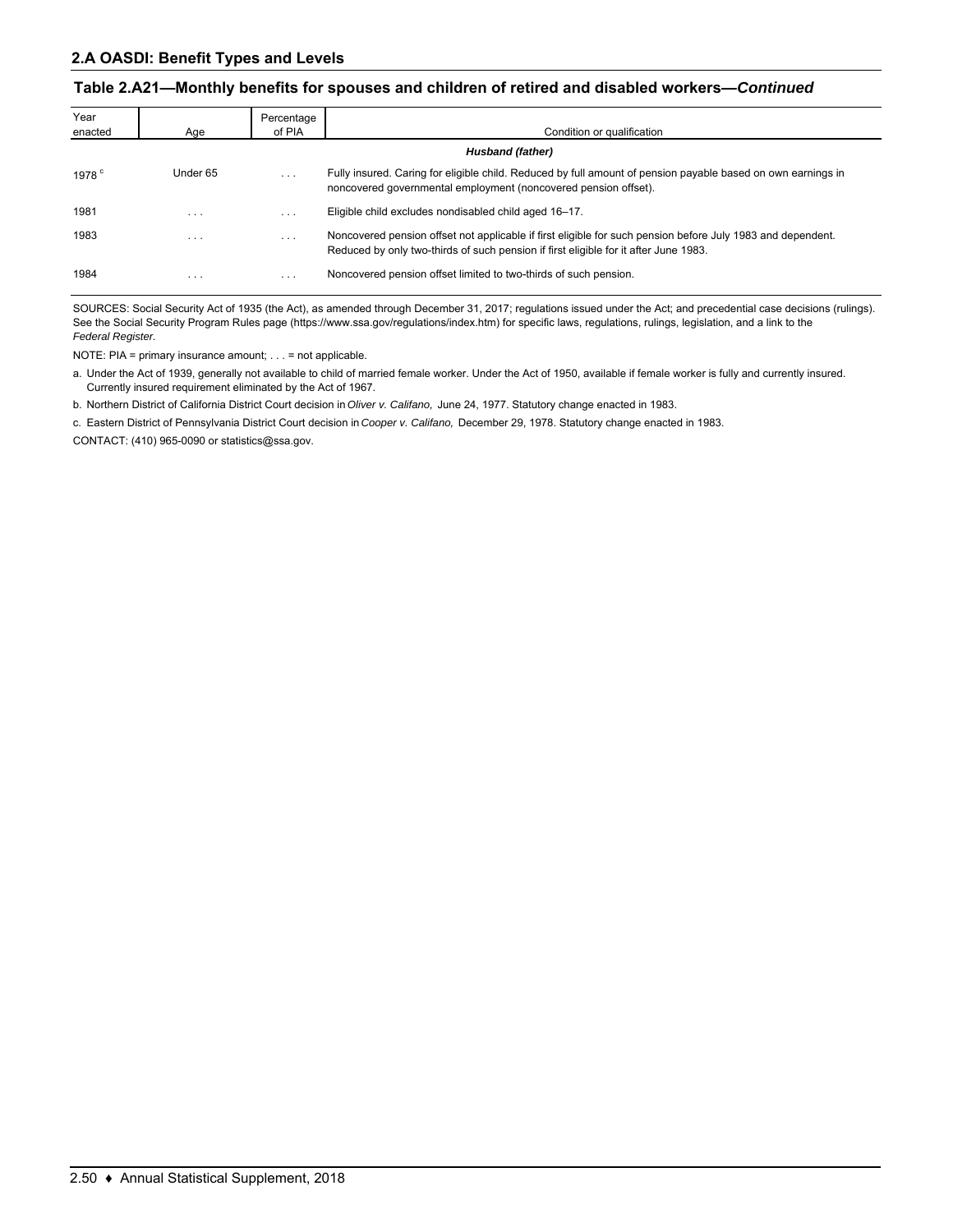# **Table 2.A22—Monthly benefits for survivors of deceased workers**

| Year<br>enacted | Age                | Percentage<br>of PIA | Condition or qualification                                                                                                                                                                                                                                                                                                                                                                                  |
|-----------------|--------------------|----------------------|-------------------------------------------------------------------------------------------------------------------------------------------------------------------------------------------------------------------------------------------------------------------------------------------------------------------------------------------------------------------------------------------------------------|
|                 |                    |                      | Widow                                                                                                                                                                                                                                                                                                                                                                                                       |
| 1939            | 65 or older        | 75                   | Fully insured.                                                                                                                                                                                                                                                                                                                                                                                              |
| 1956            | $62 - 64$          | $\cdots$             | $\cdots$                                                                                                                                                                                                                                                                                                                                                                                                    |
| 1961            | $\ldots$           | 82.5                 | .                                                                                                                                                                                                                                                                                                                                                                                                           |
| 1965            | $60 - 61$          | $\ldots$             | Reduced 5/9 of 1 percent for each month under age 62.                                                                                                                                                                                                                                                                                                                                                       |
| 1972            | 65 or older        | 100                  | Limited, if husband retired before age 65, to amount husband would be receiving if still living, but not less than<br>82 1/2 percent of PIA.                                                                                                                                                                                                                                                                |
|                 | $60 - 64$          | $\cdots$             | Reduced 19/40 of 1 percent each month under age 65. In addition, for a widow aged 62–64 whose husband retired<br>before age 65 limited to amount he would be receiving if still living, but not less than 82 1/2 percent of PIA.                                                                                                                                                                            |
| 1977            | $\cdots$           | $\cdots$             | Increased by any delayed retirement credit husband would be receiving.                                                                                                                                                                                                                                                                                                                                      |
|                 | $\cdots$           | $\cdots$             | Reduced by full amount of pension payable based on own earnings in noncovered governmental employment<br>(noncovered pension offset). Reduction does not apply if eligible for such pension before December 1982.                                                                                                                                                                                           |
| 1983            | $\cdots$           | $\cdots$             | Noncovered pension offset not applicable if first eligible for such pension before July 1983 and dependent. Reduced<br>by only two-thirds of such pension if first eligible for it after June 1983.                                                                                                                                                                                                         |
|                 | 65 and 2 months-67 | $\sim$ $\sim$ $\sim$ | Beginning in 2002, the age at which 100 percent of PIA is payable varies by year of birth. For widows who were<br>born in 1939 and earlier, that age is 65. Widows who were born in 1940 and later are affected as follows:                                                                                                                                                                                 |
|                 |                    |                      | 100 percent of PIA payable at age-<br>Applicable to widows who attain age 60 in-<br>65 and 2 months<br>2000<br>65 and 4 months<br>2001<br>65 and 6 months<br>2002<br>65 and 8 months<br>2003<br>65 and 10 months<br>2004<br>66<br>2005-2016<br>66 and 2 months<br>2017<br>66 and 4 months<br>2018<br>66 and 6 months<br>2019<br>2020<br>66 and 8 months<br>2021<br>66 and 10 months<br>67<br>2022 and later |
|                 | $60 - 66$          | $\sim$ $\sim$ $\sim$ | The percent of reduction for each month depends on the age at which 100 percent of PIA is payable. The<br>percentage is adjusted so that the total reduction, in equal monthly steps, is always 28 1/2 percent at age 60.                                                                                                                                                                                   |
| 1984            | $\cdots$           | $\cdots$             | Noncovered pension offset limited to two-thirds of such pension.                                                                                                                                                                                                                                                                                                                                            |
|                 |                    |                      | <b>Disabled widow</b>                                                                                                                                                                                                                                                                                                                                                                                       |
| 1967            | $50 - 59$          | 82.5                 | Fully insured. Reduced 13 1/3 percent, plus 43/198 of 1 percent for each month under age 60. Includes divorced<br>wife, dependent and married 20 years.                                                                                                                                                                                                                                                     |
| 1972            |                    | 100                  | Reduced 28 1/2 percent, plus 43/240 of 1 percent for each month under age 60.                                                                                                                                                                                                                                                                                                                               |
| 1977            | .                  | $\cdots$             | Increased by any delayed retirement credit husband would be receiving.                                                                                                                                                                                                                                                                                                                                      |
|                 | .                  | $\cdots$             | Reduced by full amount of pension payable based on own earnings in noncovered governmental employment<br>(noncovered pension offset). Reduction does not apply if eligible for such pension before December 1982.                                                                                                                                                                                           |
| 1983            | .                  | $\cdots$             | Noncovered pension offset not applicable if first eligible for such pension before July 1983 and dependent. Reduced<br>by only two-thirds of such pension if first eligible for it after June 1983.                                                                                                                                                                                                         |
|                 | .                  | $\cdots$             | Additional reduction for each month under age 60 eliminated.                                                                                                                                                                                                                                                                                                                                                |
| 1984            |                    | $\cdots$             | Noncovered pension offset limited to two-thirds of such pension.                                                                                                                                                                                                                                                                                                                                            |

(Continued)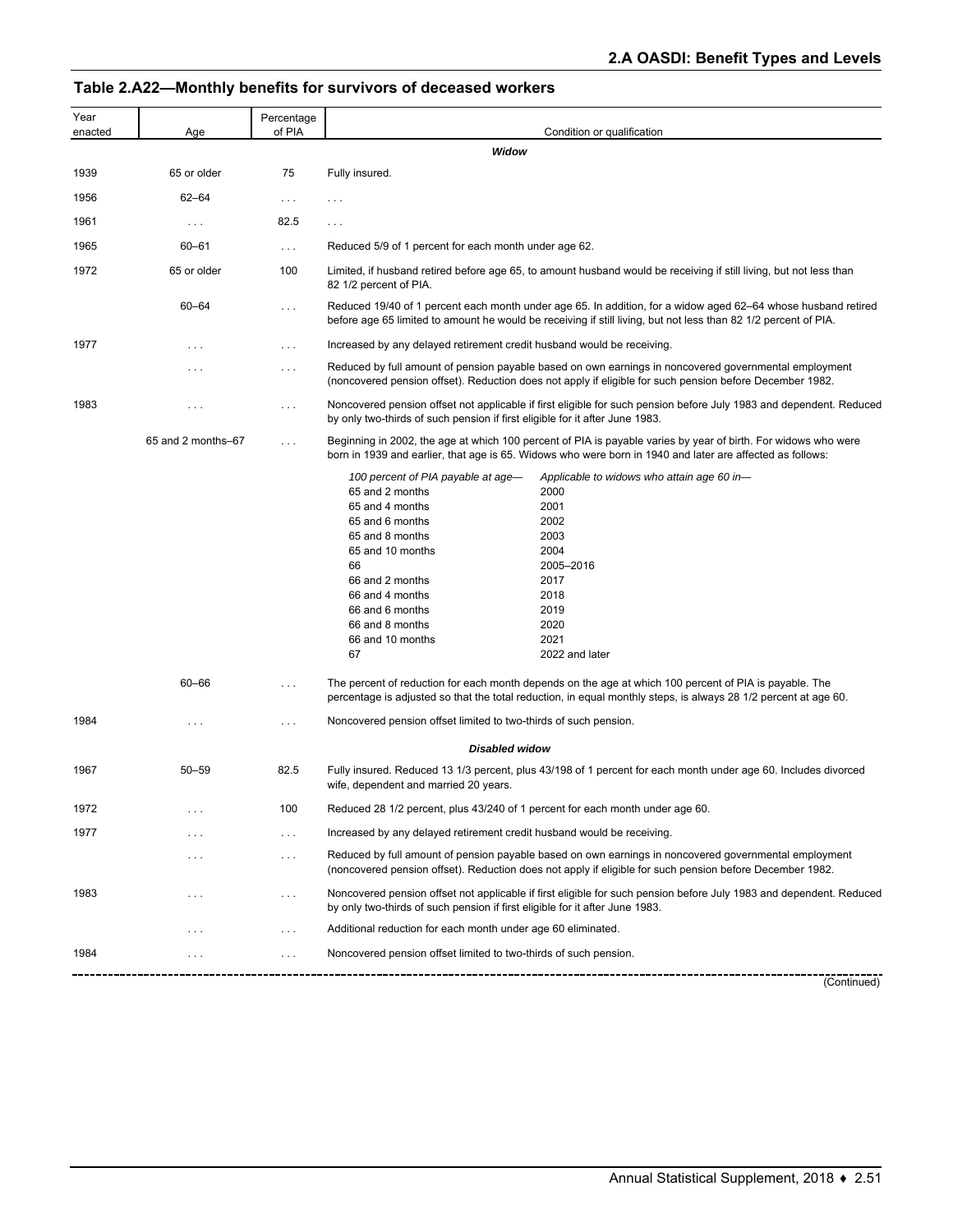| Table 2.A22-Monthly benefits for survivors of deceased workers-Continued |
|--------------------------------------------------------------------------|
|--------------------------------------------------------------------------|

| Year<br>enacted | Age                | Percentage<br>of PIA | Condition or qualification                                                                                                                                                                                                                    |
|-----------------|--------------------|----------------------|-----------------------------------------------------------------------------------------------------------------------------------------------------------------------------------------------------------------------------------------------|
|                 |                    |                      | <b>Surviving divorced wife</b>                                                                                                                                                                                                                |
| 1965            | 60 or older        | 82.5                 | Fully insured. Dependent. Married 20 years. Not counted toward family maximum. Reduced 5/9 of 1 percent for<br>each month under age 62.                                                                                                       |
| 1972            | 65 or older        | 100                  | Limited, if former husband retired before age 65, to amount he would be receiving if still living, but not less than<br>82 1/2 percent of PIA.                                                                                                |
|                 | 60-64              | $\cdots$             | Reduced 19/40 of 1 percent for each month under age 65. In addition, for widow aged 62–64 whose former<br>husband retired before age 65, limited to amount he would be receiving if still living, but not less than 82 1/2 percent<br>of PIA. |
| 1977            | $\cdots$           | $\cdots$             | Dependency requirement eliminated.                                                                                                                                                                                                            |
|                 | $\cdots$           | $\cdots$             | Increased by any delayed retirement increment former husband would be receiving.                                                                                                                                                              |
|                 | $\cdots$           | $\cdots$             | Married 10 years.                                                                                                                                                                                                                             |
|                 | $\cdots$           | $\cdots$             | Reduced by full amount of pension payable based on own earnings in noncovered governmental employment<br>(noncovered pension offset). Reduction does not apply if eligible for such pension before December 1982 and<br>married 20 years.     |
| 1983            | $\cdots$           | $\cdots$             | Noncovered pension offset provision not applicable if first eligible for such pension before July 1983 and dependent.<br>Reduced by only two-thirds of such pension if first eligible for it after June 1983.                                 |
|                 | 65 and 2 months-67 | $\cdots$             | Beginning in 2000, the age at which 100 percent of PIA is payable varies by year of birth (see Widow).                                                                                                                                        |
|                 | $60 - 66$          | $\cdots$             | The percent of reduction for each month depends on the age at which 100 percent of PIA is payable. The<br>percentage is adjusted so that the total reduction, in equal monthly steps, is always 28 1/2 percent at age 60.                     |
| 1984            |                    | $\cdots$             | Noncovered pension offset limited to two-thirds of such pension.                                                                                                                                                                              |
|                 |                    |                      | Disabled surviving divorced wife                                                                                                                                                                                                              |
| 1967            | $50 - 59$          | 82.5                 | Fully insured. Dependent. Married 20 years. Not counted toward family maximum. Reduced 13 1/3 percent, plus<br>43/198 of 1 percent for each month under age 62.                                                                               |
| 1972            | $\cdots$           | 100                  | Reduced 28 1/2 percent, plus 43/240 of 1 percent for each month under age 60.                                                                                                                                                                 |
|                 | $\cdots$           | $\cdots$             | Dependency requirement eliminated.                                                                                                                                                                                                            |
| 1977            | $\cdots$           | $\cdots$             | Increased by any delayed retirement increment husband (or former husband) would be receiving.                                                                                                                                                 |
|                 | $\cdots$           | $\cdots$             | Married 10 years.                                                                                                                                                                                                                             |
|                 | $\cdots$           | $\cdots$             | Reduced by full amount of pension payable based on own earnings in noncovered governmental employment<br>(noncovered pension offset). Reduction does not apply if eligible for such pension before December 1982 and<br>married 20 years.     |
| 1983            | $\cdots$           | $\cdots$             | Noncovered pension offset not applicable if first eligible for such pension before July 1983 and dependent. Reduced<br>by only two-thirds of such pension if first eligible for it after June 1983.                                           |
|                 | $\cdots$           | $\cdots$             | Additional reduction for each month under age 60 eliminated.                                                                                                                                                                                  |
| 1984            | $\cdots$           | $\cdots$             | Noncovered pension offset limited to two-thirds of such pension.                                                                                                                                                                              |
|                 |                    |                      | <b>Widowed mother</b>                                                                                                                                                                                                                         |
| 1939            | Under 65           | 75                   | Fully or currently insured. Caring for eligible child.                                                                                                                                                                                        |
| 1965            | $\cdots$           | $\cdots$             | Eligible child excludes student over age 18.                                                                                                                                                                                                  |
| 1977            | $\cdots$           | $\cdots$             | Reduced by full amount of pension payable based on own earnings in noncovered governmental employment<br>(noncovered pension offset). Reduction does not apply if eligible for such pension before December 1982.                             |
| 1981            | $\cdots$           | $\cdots$             | Eligible child excludes nondisabled child aged 16-17.                                                                                                                                                                                         |
| 1983            | $\cdots$           | $\cdots$             | Noncovered pension offset not applicable if first eligible for such pension before July 1983 and dependent. Reduced<br>by only two-thirds of such pension if first eligible for it after June 1983.                                           |
| 1984            |                    | $\cdots$             | Noncovered pension offset limited to two-thirds of such pension.                                                                                                                                                                              |
|                 |                    |                      | (Continued)                                                                                                                                                                                                                                   |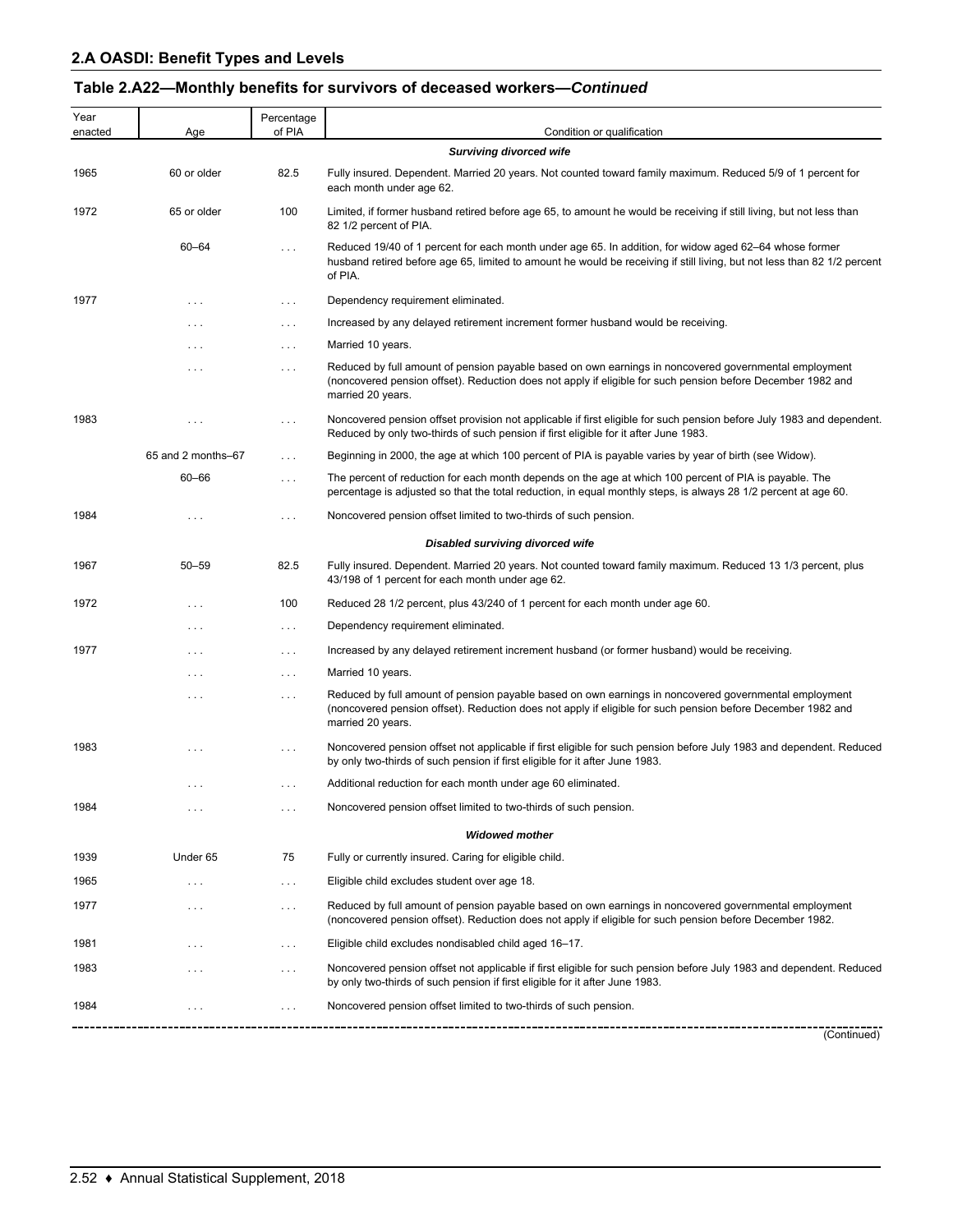# **Table 2.A22—Monthly benefits for survivors of deceased workers—***Continued*

| Year<br>enacted | Age         | Percentage<br>of PIA | Condition or qualification                                                                                                                                                                                        |
|-----------------|-------------|----------------------|-------------------------------------------------------------------------------------------------------------------------------------------------------------------------------------------------------------------|
|                 |             |                      | <b>Surviving divorced mother</b>                                                                                                                                                                                  |
| 1950            | Under 65    | 75                   | Fully or currently insured. Caring for eligible child. Dependent. Not counted toward family maximum.                                                                                                              |
| 1965            | $\cdots$    | $\sim$ $\sim$ $\sim$ | Eligible child excludes student over age 18.                                                                                                                                                                      |
| 1972            | $\cdots$    | $\ldots$ .           | Dependency requirement eliminated.                                                                                                                                                                                |
| 1977            | $\cdots$    | $\sim$ $\sim$ $\sim$ | Reduced by full amount of pension payable based on own earnings in noncovered governmental employment<br>(noncovered pension offset). Reduction does not apply if eligible for such pension before December 1982. |
| 1981            | $\cdots$    | $\cdots$             | Eligible child excludes nondisabled child aged 16-17.                                                                                                                                                             |
| 1983            | $\cdots$    | $\cdots$             | Noncovered pension offset not applicable if first eligible for such pension before July 1983 and dependent. Reduced<br>by only two-thirds of such pension if first eligible for it after June 1983.               |
| 1984            | $\cdots$    | $\cdots$             | Noncovered pension offset limited to two-thirds of such pension.                                                                                                                                                  |
|                 |             |                      | Child                                                                                                                                                                                                             |
| 1939            | Under 18    | 50                   | Fully or currently insured. <sup>ª</sup> Student aged 16-17.                                                                                                                                                      |
| 1946            | $\cdots$    | $\sim$ $\sim$ $\sim$ | Student requirement eliminated.                                                                                                                                                                                   |
| 1950            | $\cdots$    | $\sim$ $\sim$ $\sim$ | Plus 25 percent of PIA divided among the children.                                                                                                                                                                |
| 1960            | $\cdots$    | 75                   | Additional 25 percent of PIA eliminated.                                                                                                                                                                          |
| 1965            | $\cdots$    | $\sim$ $\sim$ $\sim$ | Full-time student.                                                                                                                                                                                                |
| 1972            | $\cdots$    | $\cdots$             | Benefits extended to end of quarter or semester in which 22nd birthday occurs while undergraduate student.                                                                                                        |
|                 | $\cdots$    | $\ldots$ .           | Includes grandchild under certain circumstances.                                                                                                                                                                  |
| 1981            | $18 - 22$   | $\cdots$             | Student category eliminated (to be phased out gradually for those entitled before May 1982), except for elementary<br>or secondary school students under age 19.                                                  |
| 1996            | $\cdots$    | $\cdots$             | Stepchildren must be dependent on worker.                                                                                                                                                                         |
|                 |             |                      | <b>Disabled child</b>                                                                                                                                                                                             |
| 1956            | 18 or older | 50                   | Fully or currently insured. <sup>a</sup> Disabled before age 18. Plus 25 percent of PIA divided among the children.                                                                                               |
| 1960            | $\cdots$    | 75                   | Additional 25 percent of PIA eliminated.                                                                                                                                                                          |
| 1972            | $\cdots$    | $\cdots$             | Disabled before age 22.                                                                                                                                                                                           |
|                 | $\cdots$    | $\sim$ $\sim$ $\sim$ | Includes grandchild under certain circumstances.                                                                                                                                                                  |
|                 |             |                      | Parent                                                                                                                                                                                                            |
| 1939            | 65 or older | 50                   | Fully insured. Dependent. No surviving widow or child under age 18.                                                                                                                                               |
| 1946            | $\cdots$    | $\ldots$ .           | No surviving eligible widow or child.                                                                                                                                                                             |
| 1950            | $\cdots$    | 75                   | .                                                                                                                                                                                                                 |
| 1956            | $62 - 64$   | $\sim$ $\sim$ $\sim$ | Women.                                                                                                                                                                                                            |
| 1958            | $\ldots$ .  | $\ldots$             | No-other-survivor requirement eliminated.                                                                                                                                                                         |
| 1961            | 62 or older | 82.5                 | 75 percent each if two parents.                                                                                                                                                                                   |
|                 |             |                      | (Continued)                                                                                                                                                                                                       |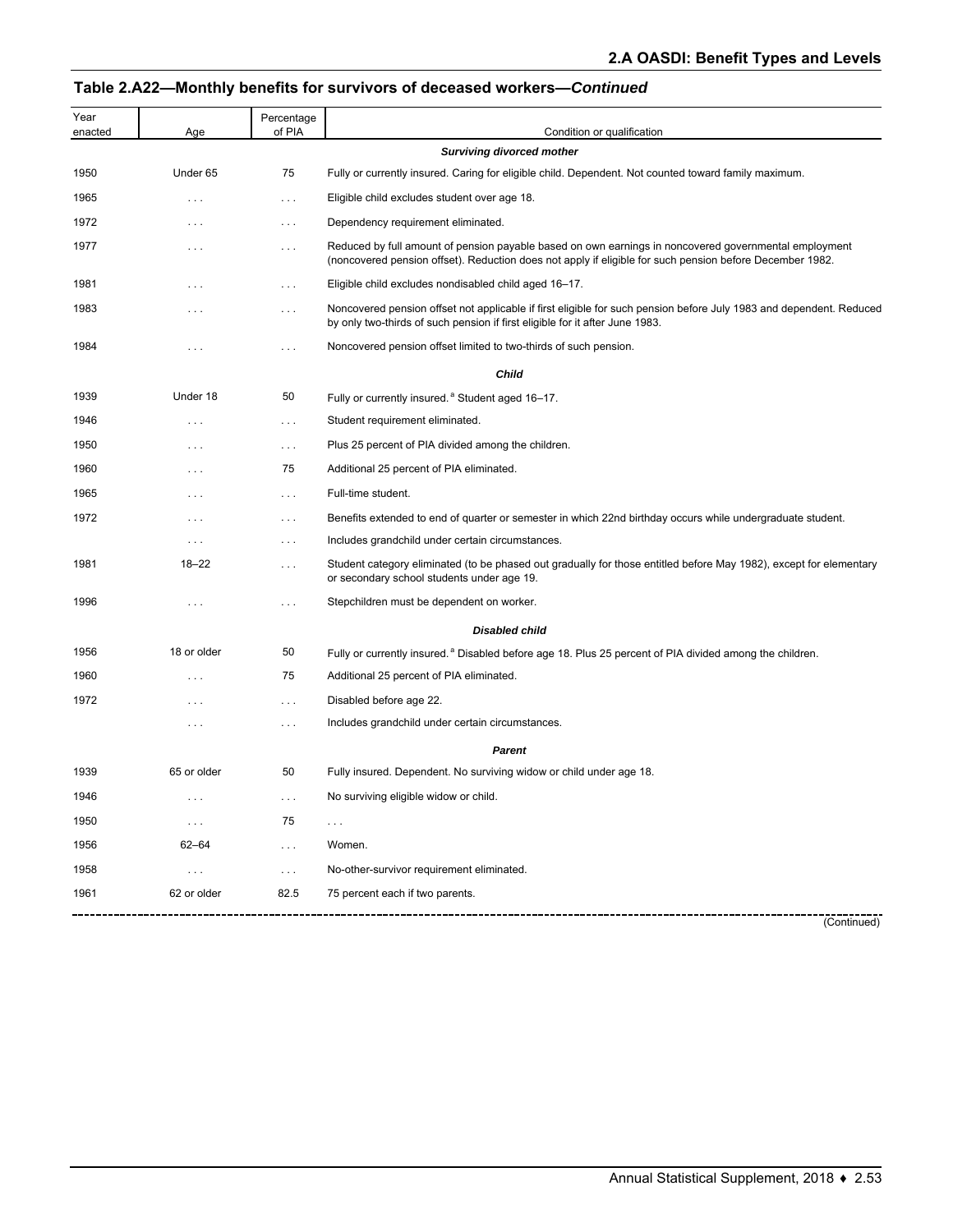# **Table 2.A22—Monthly benefits for survivors of deceased workers—***Continued*

| Year<br>enacted   | Age                | Percentage<br>of PIA | Condition or qualification                                                                                                                                                                                                                                                                                                                                                                                                           |
|-------------------|--------------------|----------------------|--------------------------------------------------------------------------------------------------------------------------------------------------------------------------------------------------------------------------------------------------------------------------------------------------------------------------------------------------------------------------------------------------------------------------------------|
|                   |                    |                      | Widower                                                                                                                                                                                                                                                                                                                                                                                                                              |
| 1950              | 65 or older        | 75                   | Fully and currently insured. Dependent.                                                                                                                                                                                                                                                                                                                                                                                              |
| 1961              | 62 or older        | 82.5                 | $\ldots$ .                                                                                                                                                                                                                                                                                                                                                                                                                           |
| 1967              | $\cdots$           | $\ldots$             | Currently insured requirement eliminated.                                                                                                                                                                                                                                                                                                                                                                                            |
| 1972              | 65 or older        | 100                  | Limited, if wife retired before age 65, to amount wife would be receiving if still living, but not less than 82 1/2 percent<br>of PIA.                                                                                                                                                                                                                                                                                               |
|                   | $60 - 64$          | .                    | Reduced 19/40 of 1 percent for each month under age 65. In addition, for a widower aged 62–64 whose wife retired<br>before age 65, limited to amount she would be receiving if still living, but not less than 82 1/2 percent of PIA.                                                                                                                                                                                                |
| 1977              | $\cdots$           | $\ldots$             | Dependency requirement eliminated.                                                                                                                                                                                                                                                                                                                                                                                                   |
|                   | $\cdots$           | $\sim$ $\sim$ $\sim$ | Increased by any delayed retirement increment wife would be receiving.                                                                                                                                                                                                                                                                                                                                                               |
|                   | $\cdots$           | $\cdots$             | Reduced by full amount of pension payable based on own earnings in noncovered governmental employment<br>(noncovered pension offset). Reduction does not apply if eligible for such pension before December 1982,<br>dependent, and not remarried before age 60.                                                                                                                                                                     |
| 1983              | $\cdots$           | $\ldots$             | Noncovered pension offset not applicable if first eligible for such pension before July 1983 and dependent. Reduced<br>by only two-thirds of such pension if first eligible for it after June 1983.                                                                                                                                                                                                                                  |
|                   | 65 and 2 months-67 | $\sim$ $\sim$ $\sim$ | Beginning in 2000, the age at which 100 percent of PIA is payable varies by year of birth (see Widow).                                                                                                                                                                                                                                                                                                                               |
|                   | $60 - 66$          | .                    | The percent of reduction for each month depends on the age at which 100 percent of PIA is payable. The<br>percentage is adjusted so that the total reduction, in equal monthly steps, is always 28 1/2 percent at age 60.                                                                                                                                                                                                            |
| 1984              | $\cdots$           | .                    | Noncovered pension offset limited to two-thirds of such pension.                                                                                                                                                                                                                                                                                                                                                                     |
|                   |                    |                      | <b>Disabled widower</b>                                                                                                                                                                                                                                                                                                                                                                                                              |
| 1967              | $50 - 61$          | 82.5                 | Fully insured. Dependent. Reduced 5/9 of 1 percent per month between ages 60–62, plus 43/198 of 1 percent for<br>each month under age 60.                                                                                                                                                                                                                                                                                            |
| 1972              | $50 - 59$          | 100                  | Reduced 28 1/2 percent, plus 43/240 of 1 percent for each month under age 60. Disability requirement eliminated<br>for ages $60-61$ .                                                                                                                                                                                                                                                                                                |
|                   | $\cdots$           | $\ldots$             | Dependency requirement eliminated.                                                                                                                                                                                                                                                                                                                                                                                                   |
| 1977              | $\cdots$           | $\ldots$             | Increased by any delayed retirement increment wife would be receiving.                                                                                                                                                                                                                                                                                                                                                               |
|                   | $\cdots$           | $\ldots$             | Reduced by full amount of pension payable based on own earnings in noncovered governmental employment<br>(noncovered pension offset). Reduction does not apply if eligible for such pension before December 1982,<br>dependent, and not remarried before age 60.                                                                                                                                                                     |
| 1983              | .                  | .                    | Noncovered pension offset not applicable if first eligible for such pension before July 1983 and dependent. Reduced<br>by only two-thirds of such pension if first eligible for it after June 1983.                                                                                                                                                                                                                                  |
|                   | .                  | $\cdots$             | Additional reduction for each month under age 60 eliminated.                                                                                                                                                                                                                                                                                                                                                                         |
| 1984              | $\cdots$           | $\cdots$             | Noncovered pension offset limited to two-thirds of such pension.                                                                                                                                                                                                                                                                                                                                                                     |
|                   |                    |                      | <b>Surviving divorced husband</b>                                                                                                                                                                                                                                                                                                                                                                                                    |
| 1980 <sup>b</sup> | 65 or older        | 100                  | Fully insured. Married 10 years. Increased by any delayed retirement credit former wife would be receiving. Limited,<br>if former wife retired before age 65, to amount she would be receiving if still living, but not less than 82 1/2 percent<br>of PIA. Not counted toward family maximum. Reduced by full amount of pension payable based on own earnings in<br>noncovered governmental employment (noncovered pension offset). |
|                   | $60 - 64$          | .                    | Reduced 19/40 of 1 percent for each month under age 65. In addition, for a widower aged 62–64 whose wife retired<br>before age 65, limited to amount she would be receiving if still living, but not less than 82 1/2 percent of PIA.                                                                                                                                                                                                |
| 1983              | $\cdots$           | .                    | Noncovered pension offset provision not applicable if first eligible for such pension before July 1983 and dependent.<br>Reduced by only two-thirds of such pension if first eligible for it after June 1983.                                                                                                                                                                                                                        |
|                   | 65 and 2 months-67 | .                    | Beginning in 2000, the age at which 100 percent of PIA is payable varies by year of birth (see Widow).                                                                                                                                                                                                                                                                                                                               |
|                   | $60 - 66$          | $\cdots$             | The percent of reduction for each month depends on the age at which 100 percent of PIA is payable. The<br>percentage is adjusted so that the total reduction, in equal monthly steps, is always 28 1/2 percent at age 60.                                                                                                                                                                                                            |
| 1984              | $\cdots$           | .                    | Noncovered pension offset limited to two-thirds of such pension.                                                                                                                                                                                                                                                                                                                                                                     |
|                   |                    |                      | (Continued)                                                                                                                                                                                                                                                                                                                                                                                                                          |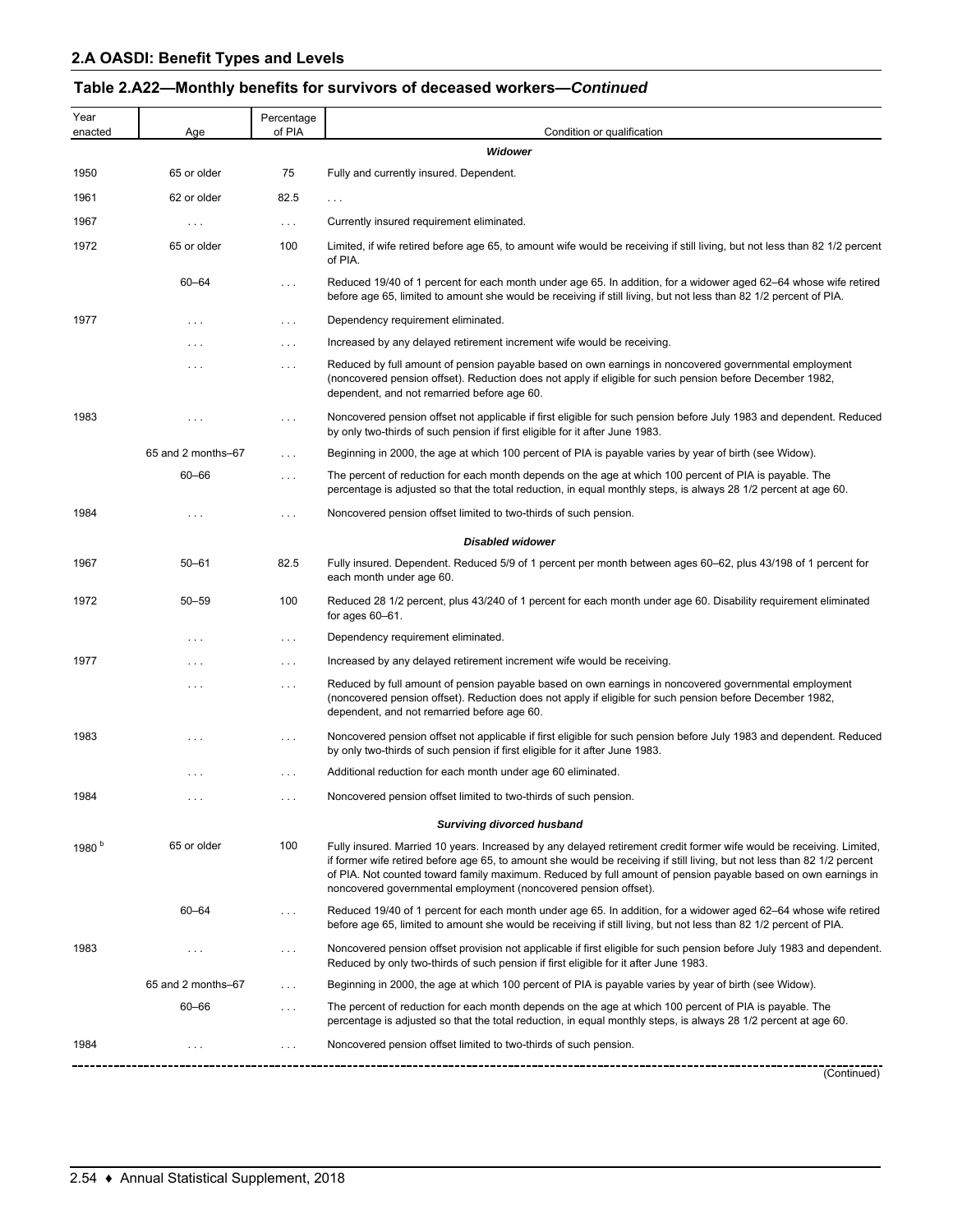#### **Table 2.A22—Monthly benefits for survivors of deceased workers—***Continued*

| Year              |                         | Percentage |                                                                                                                                                                                                                                                                                                                                                             |
|-------------------|-------------------------|------------|-------------------------------------------------------------------------------------------------------------------------------------------------------------------------------------------------------------------------------------------------------------------------------------------------------------------------------------------------------------|
| enacted           | Age                     | of PIA     | Condition or qualification                                                                                                                                                                                                                                                                                                                                  |
|                   |                         |            | Disabled surviving divorced husband                                                                                                                                                                                                                                                                                                                         |
| 1980 <sup>b</sup> | $50 - 59$               | 100        | Fully insured. Married 10 years. Increased by any delayed retirement credit former wife would be receiving.<br>Reduced 28 1/2 percent, plus 43/240 of 1 percent for each month under age 60. Not counted toward family<br>maximum. Reduced by full amount of pension payable based on own earnings in noncovered employment<br>(noncovered pension offset). |
| 1983              | $\cdots$                | .          | Noncovered pension offset provision not applicable if first eligible for such pension before July 1983 and dependent.<br>Reduced by only two-thirds of such pension if first eligible for it after June 1983.                                                                                                                                               |
|                   | $\cdots$                | $\sim$ .   | Additional reduction for each month under age 60 eliminated.                                                                                                                                                                                                                                                                                                |
| 1984              | $\cdots$                | $\cdots$   | Noncovered pension offset limited to two-thirds of such pension.                                                                                                                                                                                                                                                                                            |
|                   |                         |            | <b>Widowed father</b>                                                                                                                                                                                                                                                                                                                                       |
| 1975 <sup>c</sup> | Under 65                | 75         | Fully or currently insured. Caring for eligible child under age 18.                                                                                                                                                                                                                                                                                         |
| 1977              | $\cdots$                | $\cdots$   | Reduced by full amount of pension payable based on own earnings in noncovered governmental employment<br>(noncovered pension offset). Reduction does not apply if eligible for such pension before December 1982.                                                                                                                                           |
| 1981              | $\cdots$                | $\sim$ .   | Eligible child excludes nondisabled child aged 16-17.                                                                                                                                                                                                                                                                                                       |
| 1983              | $\cdots$                | $\sim$ .   | Noncovered pension offset provision not applicable if first eligible for such pension before July 1983 and dependent.<br>Reduced by only two-thirds of such pension if first eligible for it after June 1983.                                                                                                                                               |
| 1984              | $\cdots$                | $\cdots$   | Noncovered pension offset to two-thirds of such pension.                                                                                                                                                                                                                                                                                                    |
|                   |                         |            | <b>Surviving divorced father</b>                                                                                                                                                                                                                                                                                                                            |
| 1979 <sup>d</sup> | Under 65                | 75         | Fully or currently insured. Caring for eligible child under age 18. Reduced by full amount of pension payable based<br>on own earnings in noncovered governmental employment (noncovered pension offset).                                                                                                                                                   |
| 1981              | $\cdots$                | $\cdots$   | Eligible child excludes nondisabled child aged 16-17.                                                                                                                                                                                                                                                                                                       |
| 1983              | $\cdot$ $\cdot$ $\cdot$ | $\cdots$   | Noncovered pension offset provision not applicable if first eligible for such pension before July 1983 and dependent.<br>Reduced by only two-thirds of such pension if first eligible for it after June 1983.                                                                                                                                               |
| 1984              | $\cdots$                | $\cdots$   | Noncovered pension offset limited to two-thirds of such pension.                                                                                                                                                                                                                                                                                            |

SOURCES: Social Security Act of 1935 (the Act), as amended through December 31, 2017; regulations issued under the Act; and precedential case decisions (rulings). See the Social Security Program Rules page (https://www.ssa.gov/regulations/index.htm) for specific laws, regulations, rulings, legislation, and a link to the *Federal Register.*

NOTE: PIA = primary insurance amount; . . . = not applicable.

a. Under the Act of 1939, generally not available to child of married female worker. Under the Act of 1950, available if female worker is fully and currently insured; currently insured requirement eliminated by the Act of 1967.

b. Oregon District Court decision in *Ambrose v. Harris,* July 17, 1980. Statutory change enacted in 1983.

c. Supreme Court decision in *Weinberger v. Wiesenfeld,* March 19, 1975. Statutory change enacted in 1983.

d. Western District Court decision in *Yates v. Califano,* January 28, 1979. Statutory change enacted in 1983.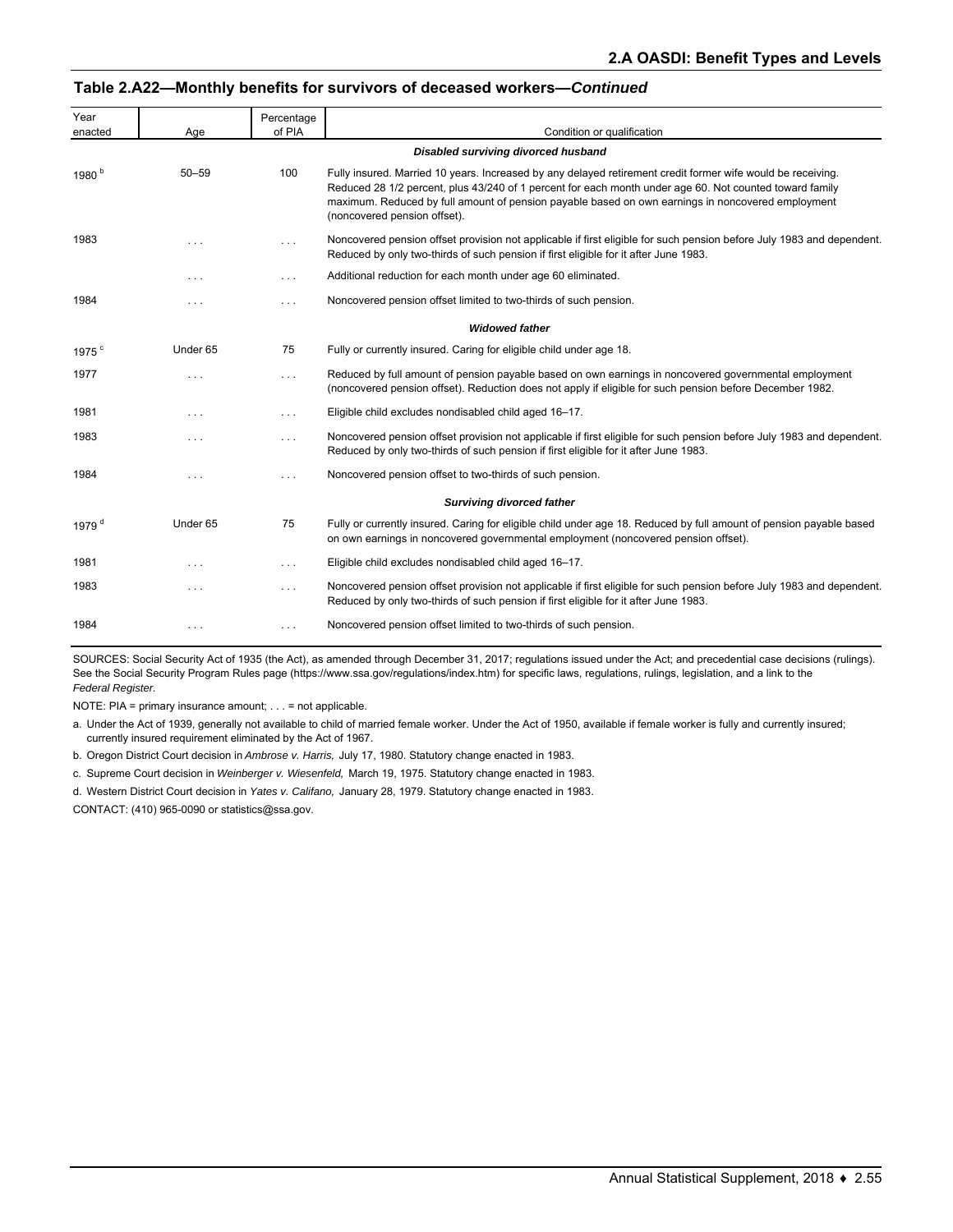### **Table 2.A23—Monthly benefits for transitionally insured workers and their spouses and surviving spouses, aged 72 before 1969**

| Type of benefit | Effective date | Amount                                                                             |
|-----------------|----------------|------------------------------------------------------------------------------------|
|                 |                | Enacted in 1965                                                                    |
| Worker          | September 1965 | \$35.00                                                                            |
|                 | October 1966   | Same as benefit for individual receiving special age-72 benefits (see Table 2.A24) |
| Wife            | September 1963 | One-half of worker's benefit                                                       |
| Widow           | September 1963 | Same as worker's benefit                                                           |
|                 |                | Enacted in 1983                                                                    |
| Husband         | May 1983       | One-half of worker's benefit                                                       |
| Widower         | May 1983       | Same as worker's benefit                                                           |

SOURCES: Social Security Act of 1935 (the Act), as amended through December 31, 2017; regulations issued under the Act; and precedential case decisions (rulings). See the Social Security Program Rules page (https://www.ssa.gov/regulations/index.htm) for specific laws, regulations, rulings, legislation, and a link to the *Federal Register.*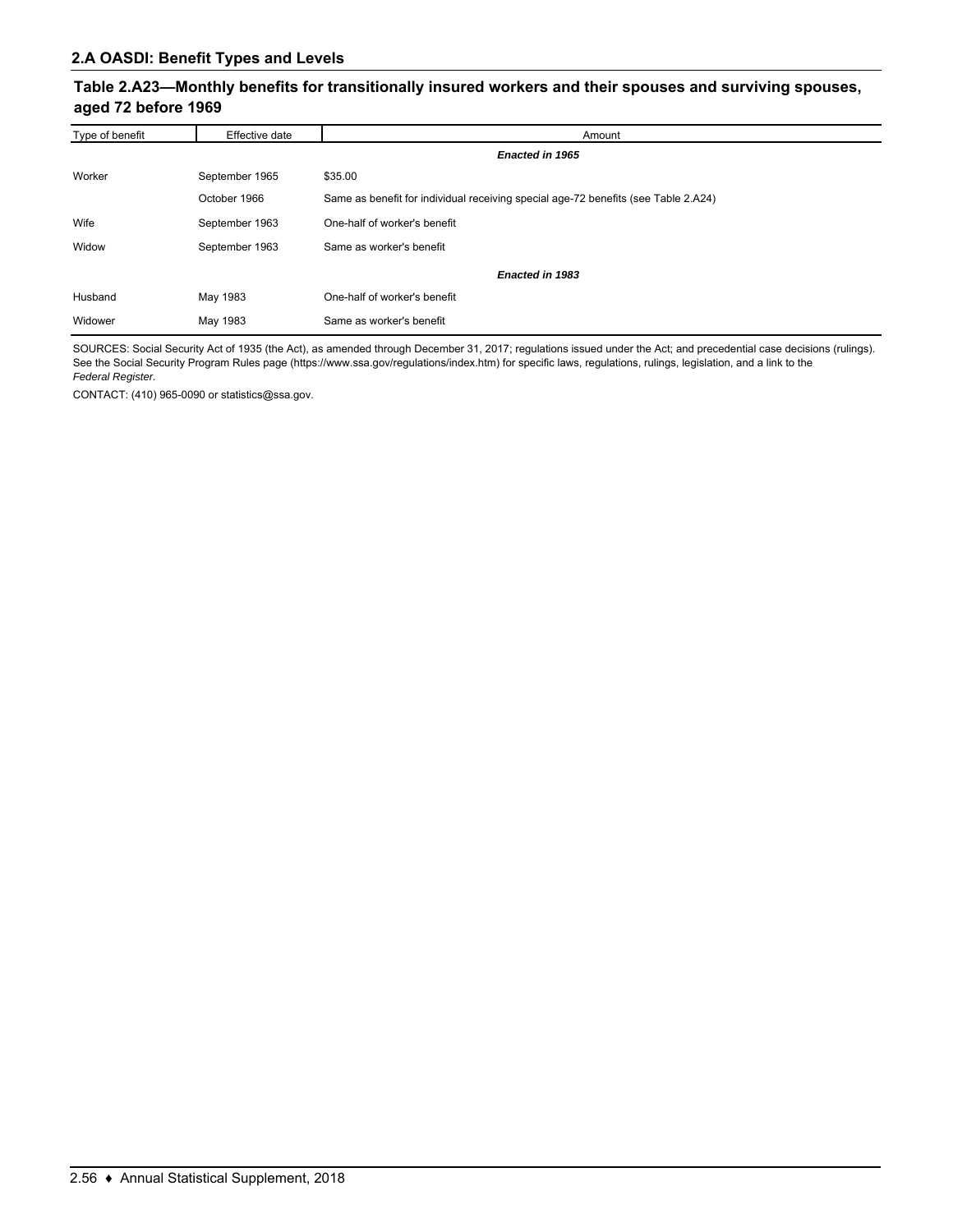# **Table 2.A24—Monthly benefits for individuals and couples insured for special age-72 (Prouty) benefits**

|                   |                       |                      | Amount <sup>a</sup> (dollars) |             |
|-------------------|-----------------------|----------------------|-------------------------------|-------------|
| Year enacted      | <b>Effective date</b> | Age                  | Individual                    | Couple      |
| 1966              | October 1966          | 72                   | 35.00                         | 52.50       |
| 1967              | February 1968         | $\sim$ $\sim$ $\sim$ | 40.00                         | 60.00       |
| 1969              | January 1970          | $\cdots$             | 46.00                         | 69.00       |
| 1971              | January 1971          | $\cdots$             | 48.30                         | 72.50       |
| 1972 <sup>b</sup> | September 1972        | $\sim$ $\sim$ $\sim$ | 58.00                         | 87.00       |
| 1973 <sup>c</sup> | June-December 1974    | $\sim$ $\sim$ $\sim$ | 61.50                         | 92.30       |
| 1973 <sup>d</sup> | March 1974            | $\sim$ $\sim$ $\sim$ | 62.10                         | 93.20       |
|                   | <b>June 1974</b>      | $\sim$ $\sim$ $\sim$ | 64.40                         | 96.60       |
|                   | <b>June 1975</b>      | $\cdots$             | 69.50                         | 104.40      |
|                   | <b>June 1976</b>      | $\sim$ $\sim$ $\sim$ | 74.10                         | 111.20      |
|                   | <b>June 1977</b>      | $\cdots$             | 78.50                         | 117.80      |
|                   | <b>June 1978</b>      | $\cdots$             | 83.70                         | 125.60      |
|                   | <b>June 1979</b>      | $\cdots$             | 92.00                         | 138.10      |
|                   | <b>June 1980</b>      | $\cdots$             | 105.20                        | 157.90      |
|                   | <b>June 1981</b>      | $\cdots$             | 117.00                        | 175.70      |
|                   | <b>June 1982</b>      | $\cdots$             | 125.60                        | 188.60      |
| 1983 <sup>e</sup> | December 1983         | $\sim$ $\sim$ $\sim$ | 129.90                        | $\cdots$    |
|                   | December 1984         | $\sim$ $\sim$ $\sim$ | 134.40                        | $\cdots$    |
|                   | December 1985         | $\cdots$             | 138.50                        | .           |
|                   | December 1986         | $\cdots$             | 140.30                        | .           |
|                   | December 1987         | $\cdots$             | 146.10                        | .           |
|                   | December 1988         | $\sim$ $\sim$ $\sim$ | 151.90                        | $\cdots$    |
|                   | December 1989         |                      | 159.00                        |             |
|                   |                       |                      |                               | (Continued) |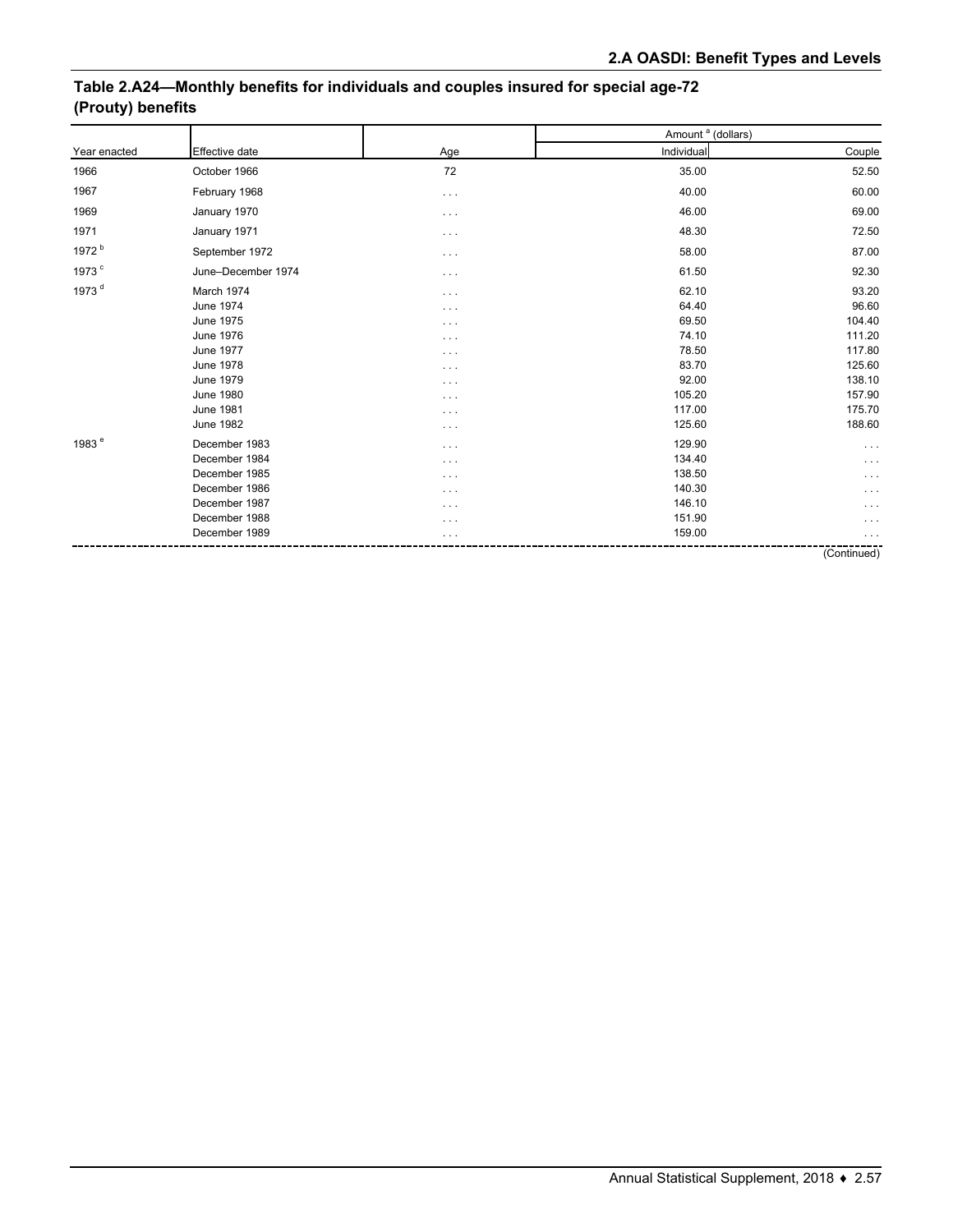### **Table 2.A24—Monthly benefits for individuals and couples insured for special age-72 (Prouty) benefits—***Continued*

|              |                            |                             | Amount <sup>a</sup> (dollars) |                      |  |
|--------------|----------------------------|-----------------------------|-------------------------------|----------------------|--|
| Year enacted | Effective date             | Age                         | Individual                    | Couple               |  |
| 1990         | December 1990              | 72 before 1972 <sup>f</sup> | 167.50                        | $\sim$ $\sim$ $\sim$ |  |
|              | December 1991              | $\sim$ $\sim$ $\sim$        | 173.60                        | $\cdots$             |  |
|              | December 1992              | $\cdots$                    | 178.80                        | $\cdots$             |  |
|              | December 1993              | $\cdots$                    | 183.40                        | $\cdots$             |  |
|              | December 1994              | $\cdots$                    | 188.50                        | $\cdots$             |  |
|              | December 1995              | $\cdots$                    | 193.40                        | $\cdots$             |  |
|              | December 1996              | $\cdots$                    | 199.00                        | $\cdots$             |  |
|              | December 1997              | $\cdots$                    | 203.10                        | $\cdots$             |  |
|              | December 1998              | $\cdots$                    | 205.70                        | $\cdots$             |  |
|              | December 1999 <sup>9</sup> | $\cdots$                    | 210.80                        | $\cdots$             |  |
|              | December 2000              | $\cdots$                    | 218.10                        | $\cdots$             |  |
|              | December 2001              | $\cdots$                    | 223.70                        | $\cdots$             |  |
|              | December 2002              | $\cdots$                    | 226.80                        | $\cdots$             |  |
|              | December 2003              | $\cdots$                    | 231.50                        | $\cdots$             |  |
|              | December 2004              | $\cdots$                    | 237.70                        | $\cdots$             |  |
|              | December 2005              | $\cdots$                    | 247.40                        | $\cdots$             |  |
|              | December 2006              | $\cdots$                    | 255.50                        | $\cdots$             |  |
|              | December 2007              | $\cdots$                    | 261.30                        | $\cdots$             |  |
|              | December 2008              | $\cdots$                    | 276.40                        | $\cdots$             |  |
|              | December 2009              | $\cdots$                    | 276.40                        | $\cdots$             |  |
|              | December 2010              | $\cdots$                    | 276.40                        | $\cdots$             |  |
|              | December 2011 <sup>h</sup> | $\cdots$                    | $\cdots$                      | $\cdots$             |  |

SOURCES: Social Security Act of 1935 (the Act), as amended through December 31, 2017; regulations issued under the Act; and precedential case decisions (rulings). See the Social Security Program Rules page (https://www.ssa.gov/regulations/index.htm) for specific laws, regulations, rulings, legislation, and a link to the *Federal Register.*

NOTE: . . . = not applicable.

- a. Monthly benefit reduced by amount of any government pension excluding workers' compensation benefits and veterans' compensation for service-connected disability or death. Not available for persons receiving assistance.
- b. Provision for future automatic cost-of-living adjustments (COLAs).
- c. Suspended by legislation in 1973.
- d. Beginning June 1975, subject to automatic COLAs. Benefits no longer available to persons receiving payments under the Supplemental Security Income program.
- e. Separate rate for couples eliminated. Rate for individuals applied to all beneficiaries.
- f. Effective for applications after November 5, 1990.
- g. The COLA for December 1999 was originally determined to be 2.4 percent, based on the Consumer Price Index (CPI). The underlying CPI was later recomputed by the Bureau of Labor Statistics; a 2.5 percent COLA would have been consistent with the recomputed CPI. Pursuant to Public Law 106-554, benefits were calculated and paid in August 2001 and later as if the COLA for December 1999 had been 2.5 percent. Affected beneficiaries received a one-time payment to cover the shortfall that occurred before August 2001.
- h. Social Security Administration records show no surviving special age-72 (Prouty) beneficiaries in current-payment status in December 2011.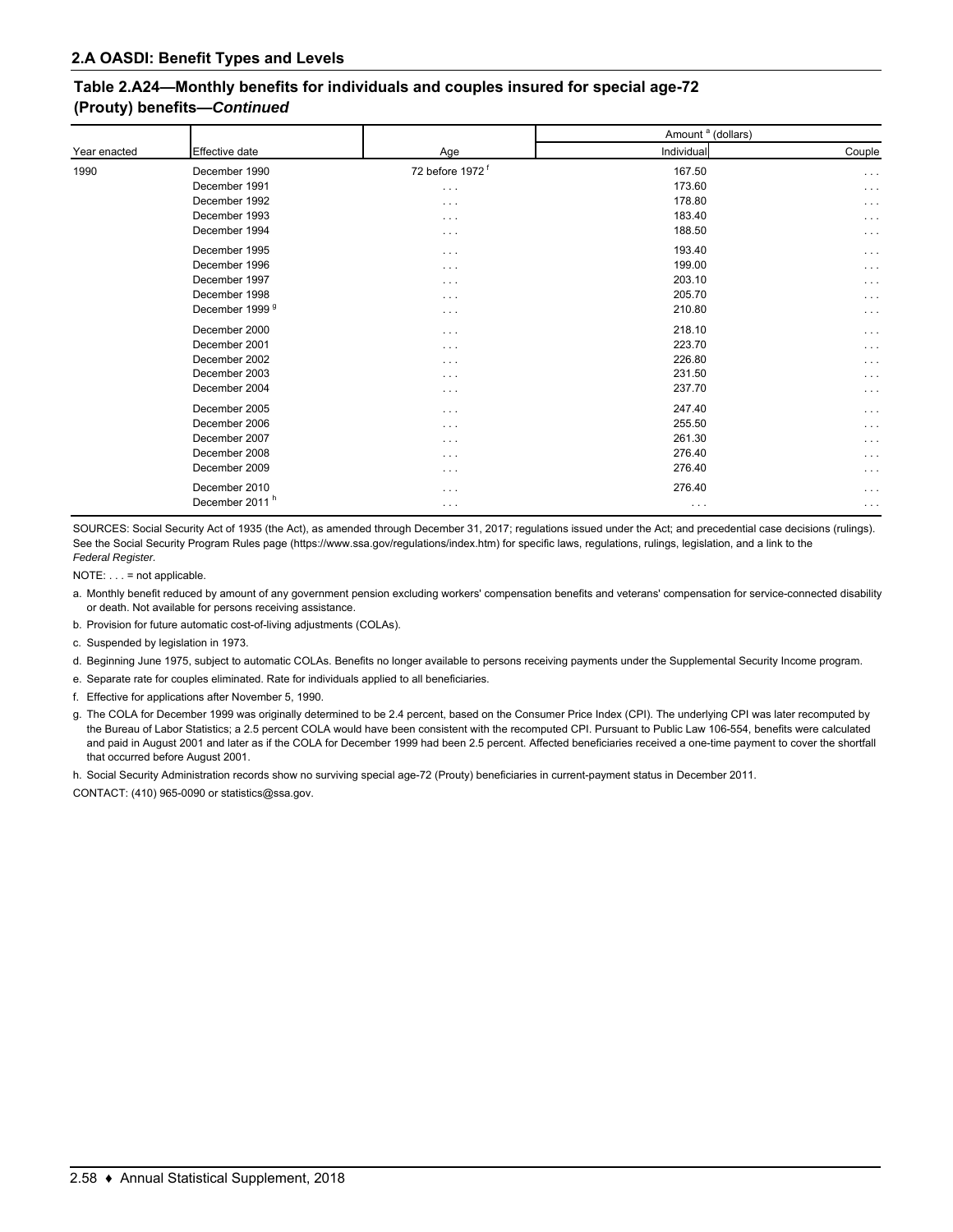#### **Table 2.A25—Lump-sum benefits and vocational rehabilitation services, by type of benefit**

| Year enacted | Provision                                                                                                                                                                                                                                                                     |
|--------------|-------------------------------------------------------------------------------------------------------------------------------------------------------------------------------------------------------------------------------------------------------------------------------|
|              | Lump-sum refund                                                                                                                                                                                                                                                               |
| 1935         | Persons not insured at age 65 eligible for lump-sum refund equal to 3.5 percent of cumulative wage credits.                                                                                                                                                                   |
| 1939         | Lump-sum refund eliminated.                                                                                                                                                                                                                                                   |
|              | Lump-sum death payment                                                                                                                                                                                                                                                        |
| 1935         | Under age 65: 3.5 percent of cumulative wage credits. Aged 65 or older and fully insured: 3.5 percent of cumulative wage credits, less monthly<br>benefits received.                                                                                                          |
| 1939         | Fully and currently insured: 6 times PIA if no survivor eligible for monthly benefits.                                                                                                                                                                                        |
| 1950         | 3 times PIA for all deaths.                                                                                                                                                                                                                                                   |
| 1954         | 3 times PIA with maximum of \$255.                                                                                                                                                                                                                                            |
| 1981         | Payable only to a widow or widower who was living with the worker at time of the death or to a widow, widower, or children eligible for<br>monthly benefits. <sup>a</sup>                                                                                                     |
|              | <b>Vocational rehabilitation services</b>                                                                                                                                                                                                                                     |
| 1965         | Available to selected disabled individuals. Costs of services payable from OASDI trust funds to state vocational rehabilitation agencies. Reimbursement<br>in any year may not exceed 1 percent of the total amount of OASDI disability benefits disbursed in the prior year. |
| 1972         | Maximum annual reimbursement increased to 1.25 percent for fiscal year ending June 30, 1973, and 1.50 percent thereafter.                                                                                                                                                     |
| 1981         | Reimbursement from trust funds for cost of rehabilitation services made if the services result in the disabled individual's return to work (performance of<br>substantial gainful activity for 9 consecutive months).                                                         |
| 1999         | Enhancements including expanded beneficiary choice of service providers and extended health care for beneficiaries who return to work.                                                                                                                                        |

SOURCES: Social Security Act of 1935 (the Act), as amended through December 31, 2017; regulations issued under the Act; and precedential case decisions (rulings). See the Social Security Program Rules page (https://www.ssa.gov/regulations/index.htm) for specific laws, regulations, rulings, legislation, and a link to the *Federal Register.*

NOTE: OASDI = Old-Age, Survivors, and Disability Insurance; PIA = Primary Insurance Amount.

a. The amount of the lump sum is effectively fixed at \$255 because of increases in the pre-1981 PIA. The 1981 legislation eliminating the minimum PIA is not applicable to the calculation of the lump-sum death payment.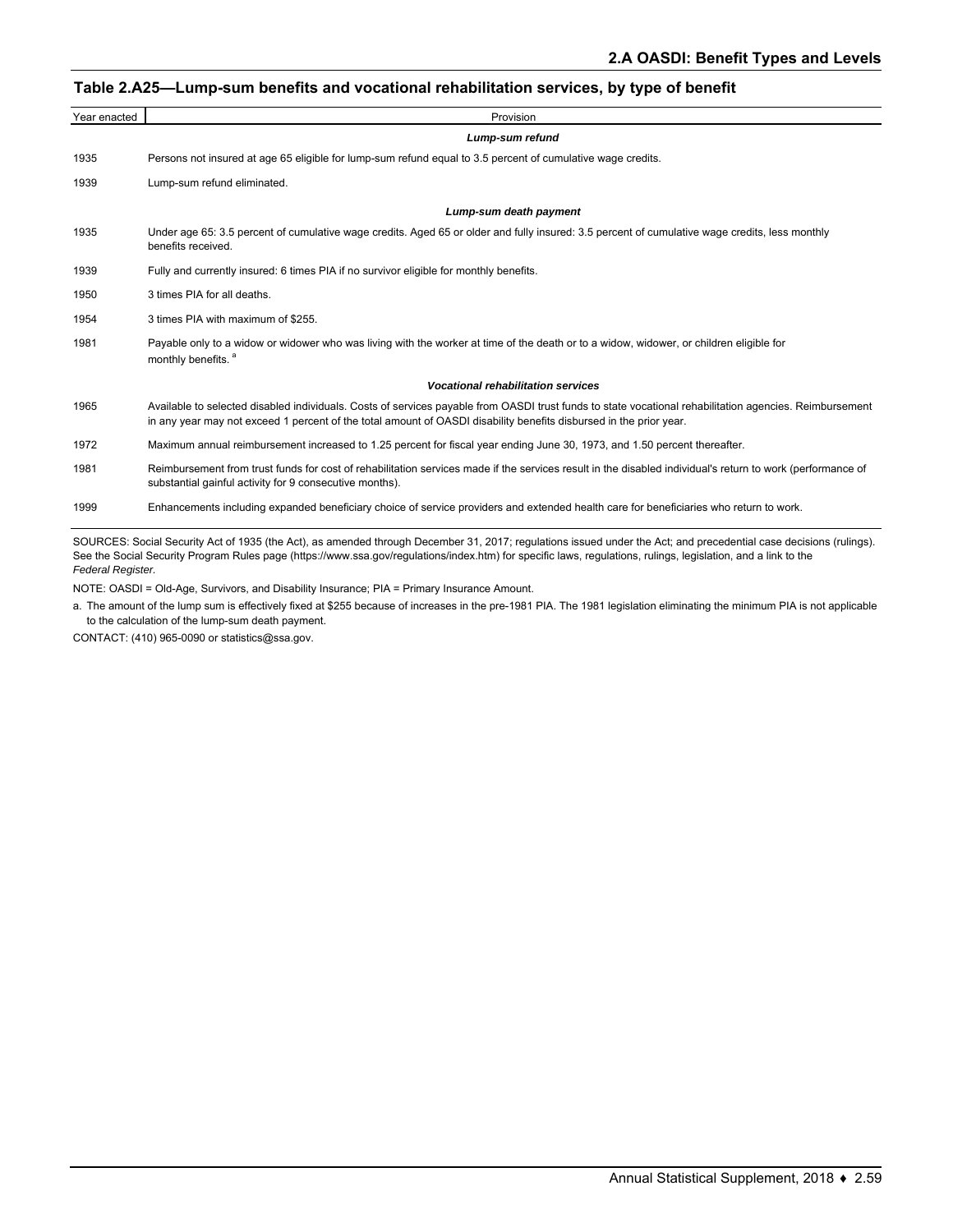**Table 2.A26—Monthly benefit amount for selected beneficiary families with first eligibility in 2017, by average indexed monthly earnings for stipulated yearly wage levels, effective December 2017 (in dollars)**

|                                                                       | Federal<br>minimum | 75 percent         | Average                               | 150 percent        | Maximum<br>taxable    |
|-----------------------------------------------------------------------|--------------------|--------------------|---------------------------------------|--------------------|-----------------------|
| Beneficiary family                                                    | wage <sup>a</sup>  | of average<br>wage | wage '                                | of average<br>wage | earnings <sup>c</sup> |
|                                                                       |                    |                    | Retired-worker families d             |                    |                       |
| Average indexed monthly earnings                                      | 1,551.00           | 3,007.00           | 4,009.00                              | 6,014.00           | 9,784.00              |
| Primary insurance amount                                              | 1.029.70           | 1.505.00           | 1.832.00                              | 2.368.90           | 2,945.70              |
| Maximum family benefit                                                | 1,575.30           | 2,767.90           | 3,395.10                              | 4,145.90           | 5,155.30              |
| Monthly benefit amount for retired worker claiming benefits at age 62 |                    |                    |                                       |                    |                       |
| Worker alone                                                          | 772.00             | 1,128.00           | 1,374.00                              | 1,776.00           | 2,209.00              |
| Worker with spouse claiming benefits at-                              |                    |                    |                                       |                    |                       |
| Full retirement age or older <sup>e</sup>                             | 1,286.00           | 1,880.00           | 2,290.00                              | 2,960.00           | 3,681.00              |
| Age 62                                                                | 1,132.00           | 1,654.00           | 2,015.00                              | 2,605.00           | 3,239.00              |
|                                                                       |                    |                    | Survivor families f                   |                    |                       |
| Average indexed monthly earnings                                      | 1.348.00           | 3,008.00           | 4.011.00                              | 6.017.00           | 10,056.00             |
| Primary insurance amount                                              | 963.50             | 1,505.30           | 1,832.70                              | 2,369.30           | 2,987.30              |
| Maximum family benefit                                                | 1,474.10           | 2,768.70           | 3,396.00                              | 4,146.70           | 5,228.30              |
| Monthly benefit amount for survivor of worker deceased at age 40      |                    |                    |                                       |                    |                       |
| 1 surviving child                                                     | 722.00             | 1,128.00           | 1.374.00                              | 1.776.00           | 2.240.00              |
| Widowed mother or father and 1 child                                  | 1,444.00           | 2,256.00           | 2,748.00                              | 3,552.00           | 4,480.00              |
| Widowed mother or father and 2 children                               | 1,473.00           | 2,766.00           | 3,396.00                              | 4,146.00           | 5,226.00              |
|                                                                       |                    |                    | Disabled-worker families <sup>g</sup> |                    |                       |
| Average indexed monthly earnings                                      | 1.406.00           | 3.007.00           | 4.010.00                              | 6.015.00           | 9.958.00              |
| Primary insurance amount                                              | 982.40             | 1,505.00           | 1,832.40                              | 2,369.00           | 2,972.30              |
| Maximum family benefit <sup>h</sup>                                   | 1,219.00           | 2,257.40           | 2,748.50                              | 3,553.50           | 4,458.50              |
| Monthly benefit amount for disabled worker age 50                     |                    |                    |                                       |                    |                       |
| Worker alone                                                          | 982.00             | 1,505.00           | 1,832.00                              | 2,369.00           | 2,972.00              |
| Worker, spouse, and 1 child                                           | 1,218.00           | 2,257.00           | 2,748.00                              | 3,553.00           | 4,458.00              |

SOURCES: Social Security Act of 1935 (the Act), as amended through December 31, 2017; regulations issued under the Act; and precedential case decisions (rulings). Social Security Administration, "Cost-of-Living Increase and Other Determinations for 2018," *Federal Register,* vol. 82, no. 240 (December 15, 2017). See the Social Security Program Rules page (https://www.ssa.gov/regulations/index.htm) for specific laws, regulations, rulings, legislation, and a link to the *Federal Register*.

a. Annual earnings are calculated by multiplying the federal minimum wage by 2,080 hours (see Table 3.B3). Increases in the minimum wage during the year are prorated.

b. See Table 2.A8.

c. See Table 2.A9.

d. Assumes the worker began to work at age 22, retired at age 62 in 2017 with maximum reduction, and had no prior period of disability.

e. The full retirement age is the earliest age at which an unreduced spousal benefit is payable.

f. Assumes the deceased worker began to work at age 22, died in 2017 at age 40, had no earnings in that year, and had no prior period of disability.

g. Assumes the worker began to work at age 22, became disabled at age 50 in 2017, had no earnings in that year, and had no prior period of disability.

h. The Amendments of 1980 to the Social Security Act provide for a different family maximum amount in disability cases. For disabled workers entitled after June 1980, the maximum is the smaller of (1) 85 percent of the worker's average indexed monthly earnings (or 100 percent of the primary insurance amount, if larger) or (2) 150 percent of the primary insurance amount.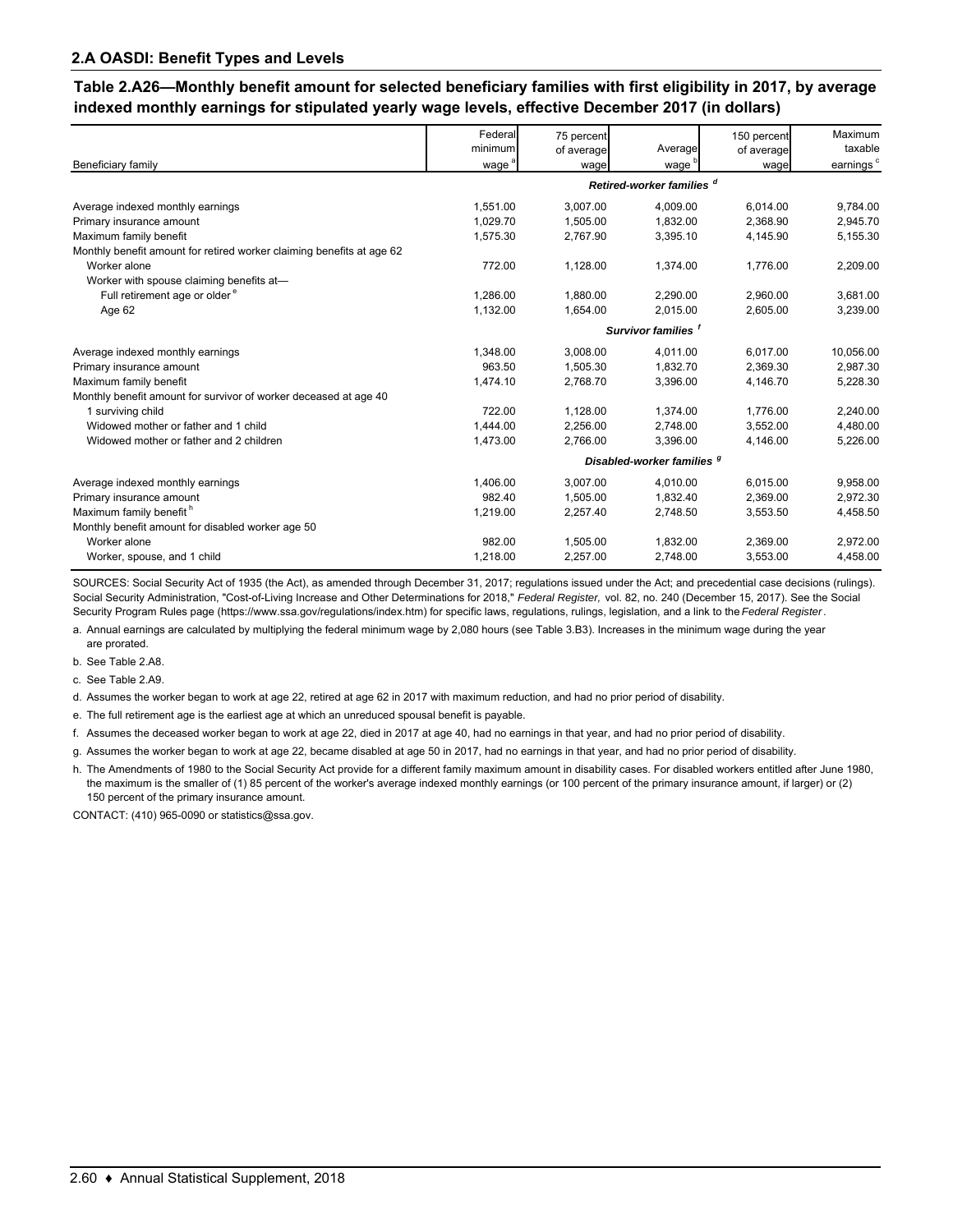### Table 2.A27-Minimum and maximum monthly retired-worker benefits payable to individuals who retired at age 62, by year they attained age 62, 1957-2018 (in dollars)

|                   |                  | Minimum benefit payable    |                   | Maximum benefit payable |                                      |              |  |
|-------------------|------------------|----------------------------|-------------------|-------------------------|--------------------------------------|--------------|--|
|                   |                  | Effective                  | At retirement     |                         | Effective December 2017 <sup>b</sup> |              |  |
| Year <sup>a</sup> | At retirement    | December 2017 <sup>t</sup> | Men               | Women                   | Men                                  | Women        |  |
| 1957              | 24.00            | 422.60                     | $\cdots$          | 86.80                   | $\ddots$                             | 1,043.10     |  |
| 1958              | 24.00            | 422.60                     | $\ldots$          | 86.80                   | .                                    | 1,043.10     |  |
| 1959              | 26.40            | 422.60                     | $\cdots$          | 92.80                   | .                                    | 1,043.10     |  |
| 1960              | 26.40            | 420.80                     | $\cdots$          | 95.20                   | $\cdots$                             | 1,069.80     |  |
| 1961              | 26.40            | 418.70                     | $\ldots$          | 96.00                   | $\sim$ .                             | 1,077.60     |  |
| 1962              | 32.00            | 417.30                     | 93.60             | 96.80                   | 1,050.90                             | 1,087.10     |  |
| 1963              | 32.00            | 415.10                     | 94.40             | 97.60                   | 1,058.20                             | 1,094.50     |  |
| 1964              | 32.00            | 415.10                     | 95.20             | 98.40                   | 1,065.00                             | 1,101.40     |  |
| 1965              | 35.20            | 414.70                     | 102.80            | 105.40                  | 1,070.80                             | 1,099.30     |  |
| 1966              | 35.20            | 411.20                     | 102.80            | 106.20                  | 1,067.30                             | 1,103.00     |  |
| 1967              | 35.20            | 408.70                     | 105.40            | 108.80                  | 1,090.90                             | 1,125.50     |  |
| 1968              | $^{\circ}$ 44.00 | 403.20                     | $^{\circ}$ 121.00 | $^{\circ}$ 124.80       | 1,096.50                             | 1,132.60     |  |
| 1969              | 44.00            | 399.40                     | 124.80            | 128.40                  | 1,120.40                             | 1,153.20     |  |
| 1970              | 51.20            | 393.70                     | 146.80            | 151.90                  | 1,131.20                             | 1,170.20     |  |
| 1971              | 56.40            | 388.50                     | 163.60            | 170.50                  | 1,129.30                             | 1,178.10     |  |
| 1972              | 56.40            | 382.90                     | 167.10            | 172.90                  | 1,138.60                             | 1,177.80     |  |
| 1973              | 67.60            | 377.70                     | 207.60            | 212.90                  | 1,159.70                             | 1,190.50     |  |
| 1974              | 67.60            | 371.40                     | 217.00            | 219.70                  | 1,195.50                             | 1,209.80     |  |
| 1975              | 75.10            | 366.60                     | 253.10            | 253.10                  | 1,237.60                             | 1,237.60     |  |
| 1976              | 81.20            | 362.40                     | 285.60            | 285.60                  | 1,277.90                             | 1,277.90     |  |
| 1977              | 86.40            | 359.60                     | 319.40            | 319.40                  | 1,334.20                             | 1,334.20     |  |
| 1978              | 91.50            | 357.90                     | 354.60            | 354.60                  | 1,395.30                             | 1,395.30     |  |
| 1979              | 97.60            | 359.40                     | $d$ 388.90        | $d$ 388.90              | 1,437.30                             | 1,437.30     |  |
| 1980              | 97.60            | 326.60                     | $d$ 402.80        | $d$ 402.80              | 1,354.30                             | 1,354.30     |  |
| 1981              | 97.60            | 285.20                     | 432.00            | 432.00                  | 1,270.30                             | 1,270.30     |  |
| 1982              | e                | e                          | 474.60            | 474.60                  | 1,255.30                             | 1,255.30     |  |
| 1983              | e                | e                          | 526.40            | 526.40                  | 1,296.00                             | 1,296.00     |  |
| 1984              | е                | e                          | 559.40            | 559.40                  | 1,330.80                             | 1,330.80     |  |
| 1985              | е                | e                          | 591.30            | 591.30                  | 1,359.80                             | 1,359.80     |  |
| 1986              | е                | e                          | 630.50            | 630.50                  | 1,406.10                             | 1,406.10     |  |
| 1987              | e                | e                          | 662.10            | 662.10                  | 1,457.70                             | 1,457.70     |  |
| 1988              | e                | e                          | 686.70            | 686.70                  | 1,451.20                             | 1,451.20     |  |
| 1989              | е                | e                          | 734.00            | 734.00                  | 1,491.10                             | 1,491.10     |  |
| 1990              | e                | e                          | 774.60            | 774.60                  | 1,503.40                             | 1,503.40     |  |
| 1991              | e                | e                          | 810.00            | 810.00                  | 1,491.30                             | 1,491.30     |  |
| 1992              | е                | e                          | 854.10            | 854.10                  | 1,517.00                             | 1,517.00     |  |
| 1993              | е                | e                          | 893.60            | 893.60                  | 1,541.00                             | 1,541.00     |  |
| 1994              | е                | е                          | 948.00            | 948.00                  | 1,593.50                             | 1,593.50     |  |
| 1995              | е                | e                          | 965.90            | 965.90                  | 1,579.70                             | 1,579.70     |  |
| 1996              | e                | е                          | 999.90            | 999.90                  | 1,593.70                             | 1,593.70     |  |
| 1997              | е                | e                          | 1,049.10          | 1,049.10                | 1,625.20                             | 1,625.20     |  |
| 1998              | e                | e                          | 1,109.60          | 1,109.60                | 1,683.80                             | 1,683.80     |  |
| 1999              | e                | e                          | 1,183.60          | 1,183.60                | 1,772.80                             | $f$ 1,772.80 |  |
|                   |                  |                            |                   |                         |                                      | (Continued)  |  |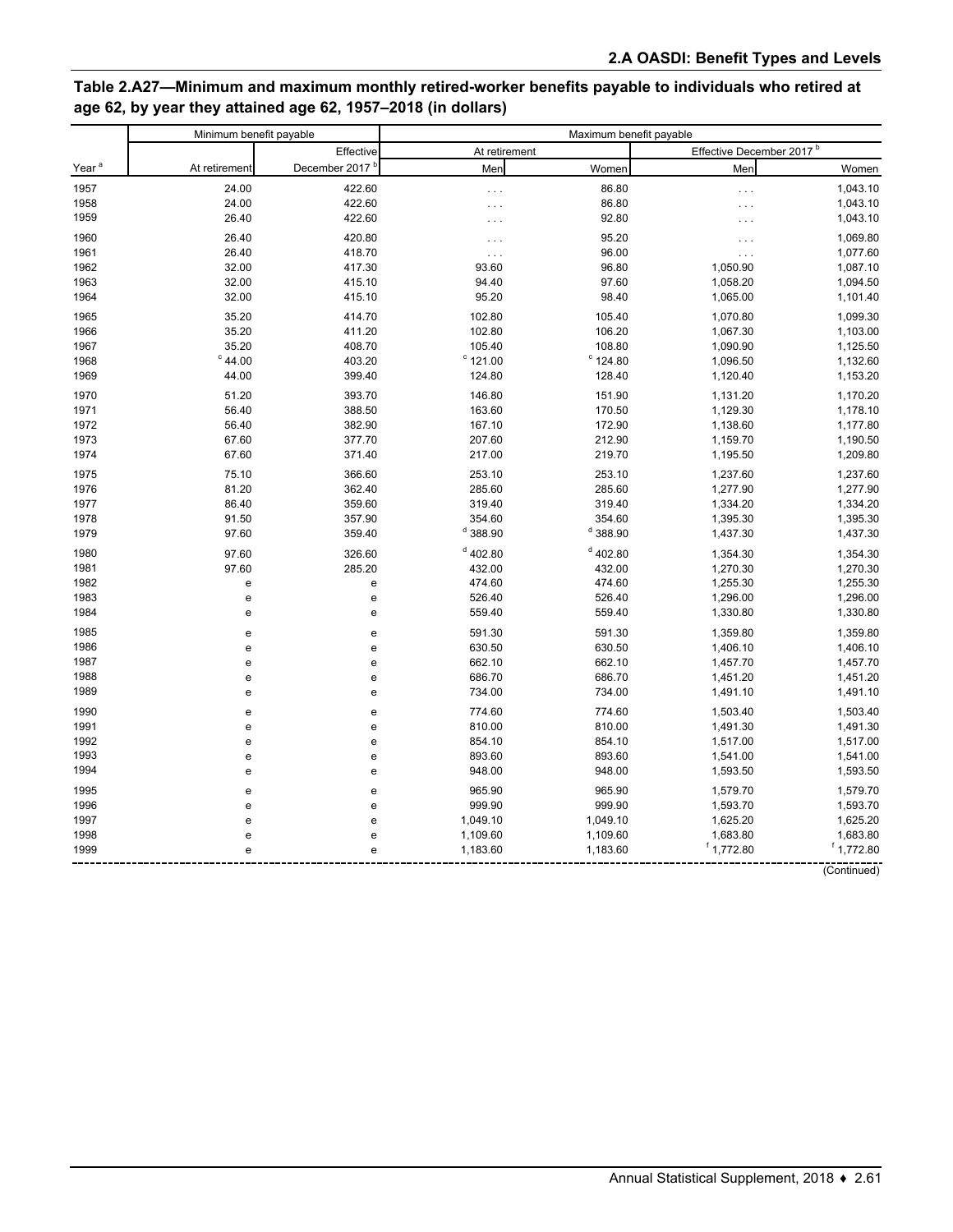### Table 2.A27—Minimum and maximum monthly retired-worker benefits payable to individuals who retired at age 62, by year they attained age 62, 1957-2018 (in dollars)-Continued

|                   | Minimum benefit payable |                            | Maximum benefit payable |          |                                      |          |
|-------------------|-------------------------|----------------------------|-------------------------|----------|--------------------------------------|----------|
|                   |                         | Effective                  | At retirement           |          | Effective December 2017 <sup>b</sup> |          |
| Year <sup>a</sup> | At retirement           | December 2017 <sup>b</sup> | Men                     | Women    | Men                                  | Women    |
| 2000              | е                       | е                          | 1,241.70                | 1,241.70 | 1,814.70                             | 1,814.70 |
| 2001              | e                       | е                          | 1,307.30                | 1,307.30 | 1,845.90                             | 1,845.90 |
| 2002              | е                       | е                          | 1,375.30                | 1,375.30 | 1,892.90                             | 1,892.90 |
| 2003              | е                       | е                          | 1,404.30                | 1,404.30 | 1,906.10                             | 1,906.10 |
| 2004              | е                       | е                          | 1,414.80                | 1,414.80 | 1,881.00                             | 1,881.00 |
| 2005              | е                       | е                          | 1,444.90                | 1,444.90 | 1,870.60                             | 1,870.60 |
| 2006              | е                       | е                          | 1,522.50                | 1,522.50 | 1,893.50                             | 1,893.50 |
| 2007              | е                       | е                          | 1,589.40                | 1,589.40 | 1,913.70                             | 1,913.70 |
| 2008              | е                       | е                          | 1,672.70                | 1,672.70 | 1,968.80                             | 1,968.80 |
| 2009              | е                       | е                          | 1,759.70                | 1,759.70 | 1,957.60                             | 1,957.60 |
| 2010              | е                       | е                          | 1,809.90                | 1,809.90 | 2,013.60                             | 2,013.60 |
| 2011              | е                       | e                          | 1,793.60                | 1,793.60 | 1,995.40                             | 1,995.40 |
| 2012              | е                       | e                          | 1,845.50                | 1,845.50 | 1,981.80                             | 1,981.80 |
| 2013              | е                       | e                          | 1,912.50                | 1,912.50 | 2,019.40                             | 2,019.40 |
| 2014              | е                       | e                          | 1,981.90                | 1,981.90 | 2,061.90                             | 2,061.90 |
| 2015              | e                       | е                          | 2,014.10                | 2,014.10 | 2,060.50                             | 2,060.50 |
| 2016              | е                       | e                          | 2,090.80                | 2,090.80 | 2,138.90                             | 2,138.90 |
| 2017              | е                       | e                          | 2,141.90                | 2,141.90 | 2,184.70                             | 2,184.70 |
| 2018              | е                       | е                          | 2,146.30                | 2,146.30 | .                                    | $\cdots$ |

SOURCES: Social Security Act of 1935 (the Act), as amended through December 31, 2017; regulations issued under the Act; and precedential case decisions (rulings). Social Security Administration, "Cost-of-Living Increase and Other Determinations for 2018," Federal Register, vol. 82, no. 240 (December 15, 2017). See the Social Security Program Rules page (https://www.ssa.gov/regulations/index.htm) for specific laws, regulations, rulings, legislation, and a link to the Federal Register.

NOTES: Benefit first available at age 62 to female workers effective November 1956 and to male workers effective August 1961.

 $\ldots$  = not applicable.

a. Assumes the worker began to work at age 22, retired at the beginning of the year, had no prior disability, and received the maximum reduction. Through 1999, the assumed reduction was 36 months at 5/9 of 1 percent per month, or 20 percent. In 2000, with the increase in the full retirement age (FRA) to 65 and 2 months, the reduction increased to 20.008333 percent (see Tables 2.A17.1 and 2.A20). In 2001, the FRA increased to 65 and 4 months for a maximum reduction of 21.666667 percent. In 2002, the FRA increased to 65 and 6 months for a maximum reduction of 22.5 percent. In 2003, the FRA increased to 65 and 8 months for a maximum reduction of 23.333333 percent. In 2004, the FRA increased to 65 and 10 months for a maximum reduction of 24.16667 percent. In 2005, the FRA increased to 66 for a maximum reduction of 25 percent.

b. Final benefit amount payable after Supplementary Medical Insurance (SMI) premium or any other deduction is rounded to next lower \$1.

c. Effective February 1968.

d. Derived from transitional guarantee computation based on primary insurance amount (PIA) table of 1978.

e. In 1981, legislation eliminated the minimum PIA for workers who attain age 62 in 1982 or later. (The minimum is retained until 1991 for members of religious orders who were under a vow of poverty, provided that the order had elected Social Security coverage before December 29, 1981.)

f. The cost-of-living adjustment (COLA) for December 1999 was originally determined to be 2.4 percent, based on the Consumer Price Index (CPI). The underlying CPI was later recomputed by the Bureau of Labor Statistics; a 2.5 percent COLA would have been consistent with the recomputed CPI. Pursuant to Public Law 106-554, benefits were calculated and paid in August 2001 and later as if the COLA for December 1999 had been 2.5 percent. Affected beneficiaries received a one-time payment to cover the shortfall that occurred before August 2001.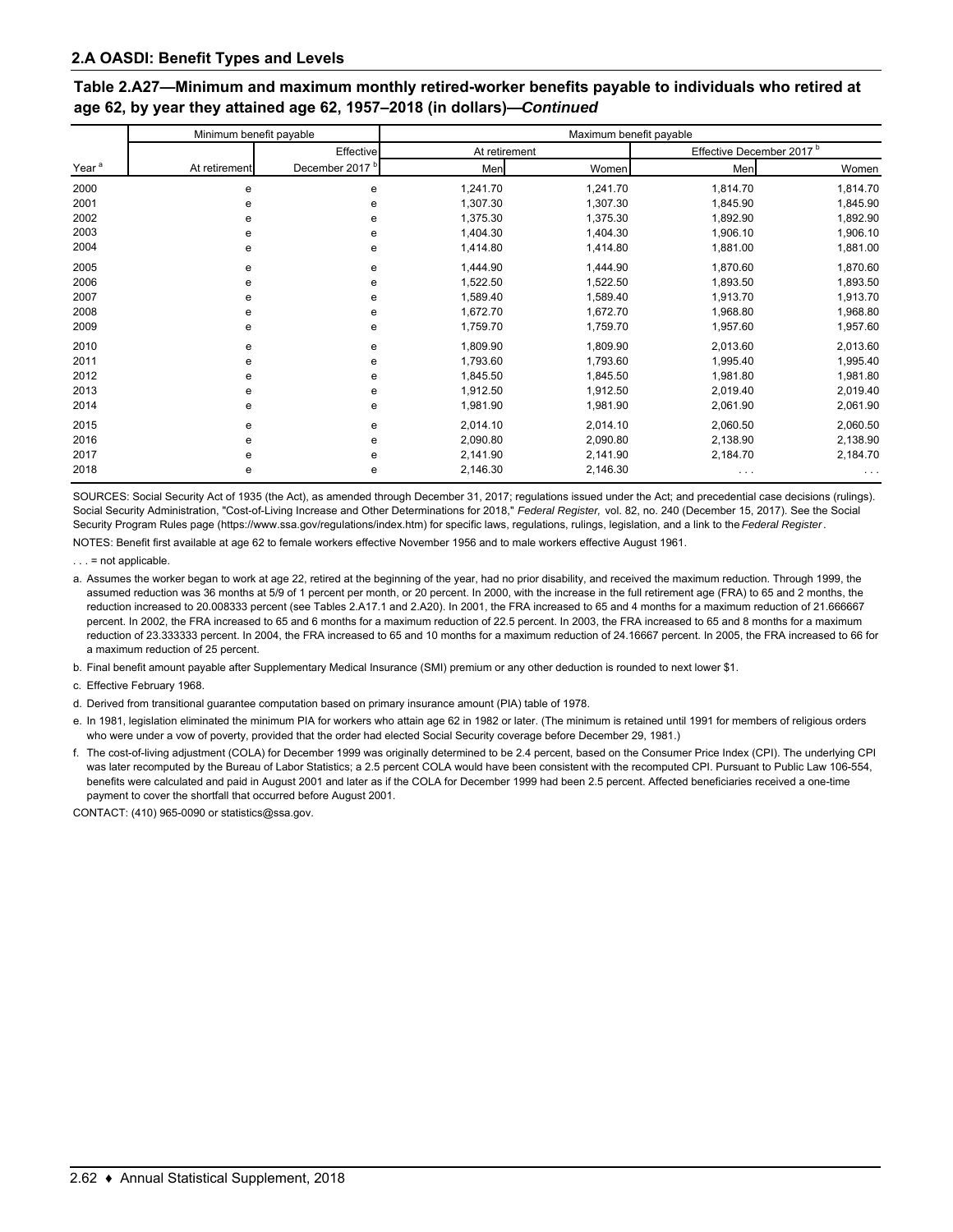### **Table 2.A28—Minimum and maximum monthly retired-worker benefits payable to individuals who retired at age 65, by year they attained age 65, 1940–2018 (in dollars)**

|                   | Minimum benefit payable |                            | Maximum benefit payable |                      |                                      |                      |
|-------------------|-------------------------|----------------------------|-------------------------|----------------------|--------------------------------------|----------------------|
|                   |                         | Effective                  | At retirement           |                      | Effective December 2017 <sup>b</sup> |                      |
| Year <sup>a</sup> | At retirement           | December 2017 <sup>b</sup> | Men                     | Women                | Men                                  | Women                |
| 1940              | 10.00                   | 441.10                     | 41.20                   | 41.20                | 870.00                               | 870.00               |
| 1941              | 10.00                   | 441.10                     | 41.60                   | 41.60                | 870.00                               | 870.00               |
| 1942              | 10.00                   | 441.10                     | 42.00                   | 42.00                | 880.30                               | 880.30               |
| 1943              | 10.00                   | 441.10                     | 42.40                   | 42.40                | 880.30                               | 880.30               |
| 1944              | 10.00                   | 441.10                     | 42.80                   | 42.80                | 880.30                               | 880.30               |
| 1945              | 10.00                   | 441.10                     | 43.20                   | 43.20                | 890.00                               | 890.00               |
| 1946              | 10.00                   | 441.10                     | 43.60                   | 43.60                | 900.70                               | 900.70               |
| 1947              | 10.00                   | 441.10                     | 44.00                   | 44.00                | 909.10                               | 909.10               |
| 1948              | 10.00                   | 441.10                     | 44.40                   | 44.40                | 909.10                               | 909.10               |
| 1949              | 10.00                   | 441.10                     | 44.80                   | 44.80                | 918.40                               | 918.40               |
| 1950              | 10.00                   | 441.10                     | 45.20                   | 45.20                | 929.70                               | 929.70               |
| 1951              | 20.00                   | 441.10                     | 68.50                   | 68.50                | 929.70                               | 929.70               |
| 1952              | 20.00                   | 441.10                     | 68.50                   | 68.50                | 929.70                               | 929.70               |
| 1953<br>1954      | 25.00<br>25.00          | 441.10                     | 85.00<br>85.00          | 85.00<br>85.00       | 1,027.20                             | 1,027.20<br>1,027.20 |
|                   |                         | 441.10                     |                         |                      | 1,027.20                             |                      |
| 1955              | 30.00                   | 441.10                     | 98.50                   | 98.50                | 1,027.20                             | 1,027.20             |
| 1956<br>1957      | 30.00<br>30.00          | 441.10                     | 103.50                  | 103.50               | 1,085.30<br>1,134.60                 | 1,085.30             |
| 1958              | 30.00                   | 441.10<br>441.10           | 108.50<br>108.50        | 108.50<br>108.50     | 1,134.60                             | 1,134.60<br>1,134.60 |
| 1959              | 33.00                   | 441.10                     | 116.00                  | 116.00               | 1,134.60                             | 1,134.60             |
|                   | 33.00                   |                            | 119.00                  |                      |                                      |                      |
| 1960<br>1961      | 33.00                   | 441.10<br>441.10           | 120.00                  | 119.00<br>120.00     | 1,163.20<br>1,172.20                 | 1,163.20<br>1,172.20 |
| 1962              | 40.00                   | 441.10                     | 121.00                  | 123.00               | 1,182.80                             | 1,203.00             |
| 1963              | 40.00                   | 441.10                     | 122.00                  | 125.00               | 1,192.10                             | 1,220.90             |
| 1964              | 40.00                   | 441.10                     | 123.00                  | 127.00               | 1,203.00                             | 1,241.50             |
| 1965              | 44.00                   | 441.10                     | 131.70                  | 135.90               | 1,203.00                             | 1,241.50             |
| 1966              | 44.00                   | 441.10                     | 132.70                  | 135.90               | 1,211.90                             | 1,241.50             |
| 1967              | 44.00                   | 441.10                     | 135.90                  | 140.00               | 1,241.50                             | 1,278.10             |
| 1968              | $^{\circ}$ 55.00        | 441.10                     | $^{\circ}$ 156.00       | $^{\circ}$ 161.60    | 1,260.10                             | 1,305.60             |
| 1969              | 55.00                   | 441.10                     | 160.50                  | 167.30               | 1,297.10                             | 1,351.70             |
| 1970              | 64.00                   | 441.10                     | 189.80                  | 196.40               | 1,333.40                             | 1,380.80             |
| 1971              | 70.40                   | 441.10                     | 213.10                  | 220.40               | 1,360.60                             | 1,406.30             |
| 1972              | 70.40                   | 441.10                     | 216.10                  | 224.70               | 1,380.80                             | 1,434.90             |
| 1973              | 84.50                   | 441.10                     | 266.10                  | 276.40               | 1,416.10                             | 1,471.00             |
| 1974              | 84.50                   | 441.10                     | 274.60                  | 284.90               | 1,460.50                             | 1,516.20             |
| 1975              | 93.80                   | 441.10                     | 316.30                  | 333.70               | 1,516.20                             | 1,599.50             |
| 1976              | 101.40                  | 441.10                     | 364.00                  | 378.80               | 1,614.40                             | 1,680.20             |
| 1977              | 107.90                  | 441.10                     | 412.70                  | 422.40               | 1,721.00                             | 1,760.80             |
| 1978<br>1979      | 114.30<br>121.80        | 441.10<br>441.10           | 459.80<br>503.40        | 459.80<br>503.40     | 1,810.50<br>1,860.70                 | 1,810.50<br>1,860.70 |
|                   |                         |                            |                         |                      |                                      |                      |
| 1980              | 133.90                  | 441.10                     | 572.00                  | 572.00               | 1,924.00                             | 1,924.00             |
| 1981<br>1982      | 153.10<br>$d$ 170.30    | 441.10<br>441.10           | 677.00<br>$d$ 679.30    | 677.00<br>$d$ 679.30 | 1,992.10<br>1,796.60                 | 1,992.10<br>1,796.60 |
| 1983              | $d$ 166.40              | 401.10                     | 709.50                  | 709.50               | 1,747.70                             | 1,747.70             |
| 1984              | $d$ 150.50              | 350.00                     | 703.60                  | 703.60               | 1,674.50                             | 1,674.50             |
| 1985              |                         |                            | 717.20                  | 717.20               | 1,649.50                             | 1,649.50             |
| 1986              | e<br>e                  | е<br>e                     | 760.10                  | 760.10               | 1,695.40                             | 1,695.40             |
| 1987              | e                       | e                          | 789.20                  | 789.20               | 1,738.10                             | 1,738.10             |
| 1988              | е                       | е                          | 838.60                  | 838.60               | 1,772.50                             | 1,772.50             |
| 1989              | e                       | e                          | 899.60                  | 899.60               | 1,828.10                             | 1,828.10             |
| 1990              | e                       | е                          | 975.00                  | 975.00               | 1,892.90                             | 1,892.90             |
| 1991              | e                       | е                          | 1,022.90                | 1,022.90             | 1,884.10                             | 1,884.10             |
| 1992              | e                       | e                          | 1,088.70                | 1,088.70             | 1,934.20                             | 1,934.20             |
| 1993              | е                       | е                          | 1,128.80                | 1,128.80             | 1,947.10                             | 1,947.10             |
| 1994              | е                       | е                          | 1,147.50                | 1,147.50             | 1,929.10                             | 1,929.10             |
| 1995              | e                       | e                          | 1,199.10                | 1,199.10             | 1,961.10                             | 1,961.10             |
| 1996              | е                       | e                          | 1,248.90                | 1,248.90             | 1,991.00                             | 1,991.00             |
| 1997              | e                       | e                          | 1,326.60                | 1,326.60             | 2,055.40                             | 2,055.40             |
| 1998              | e                       | e                          | 1,342.80                | 1,342.80             | 2,037.70                             | 2,037.70             |
| 1999              | е                       | ė                          | 1,373.10                | 1,373.10             | 2,057.00                             | 2,057.00             |
|                   |                         |                            |                         |                      |                                      | (Continued)          |